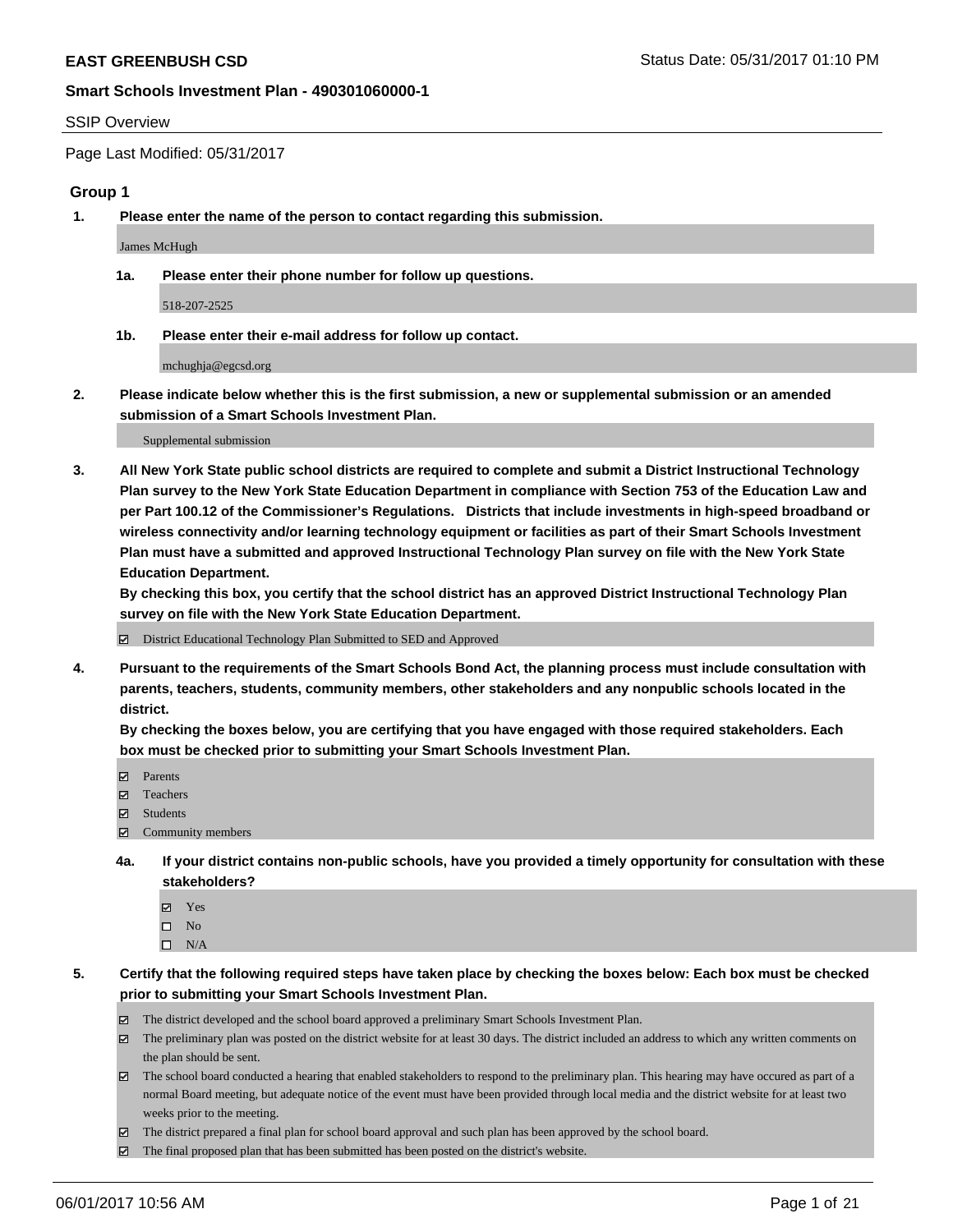#### SSIP Overview

Page Last Modified: 05/31/2017

**5a. Please upload the proposed Smart Schools Investment Plan (SSIP) that was posted on the district's website, along with any supporting materials. Note that this should be different than your recently submitted Educational Technology Survey. The Final SSIP, as approved by the School Board, should also be posted on the website and remain there during the course of the projects contained therein.**

Smart Schools Investment Plan (SSIP) Updated Expenditure Timeline - 110%2F02%2F2016.pptx Smart\_School\_Investment\_Plan\_Hearing\_December\_2015 (1).pptx

**5b. Enter the webpage address where the final Smart Schools Investment Plan is posted. The Plan should remain posted for the life of the included projects.**

http://egcsd.org/academics/curriculum/

**6. Please enter an estimate of the total number of students and staff that will benefit from this Smart Schools Investment Plan based on the cumulative projects submitted to date.**

4,500

**7. An LEA/School District may partner with one or more other LEA/School Districts to form a consortium to pool Smart Schools Bond Act funds for a project that meets all other Smart School Bond Act requirements. Each school district participating in the consortium will need to file an approved Smart Schools Investment Plan for the project and submit a signed Memorandum of Understanding that sets forth the details of the consortium including the roles of each respective district.**

 $\Box$  The district plans to participate in a consortium to partner with other school district(s) to implement a Smart Schools project.

**8. Please enter the name and 6-digit SED Code for each LEA/School District participating in the Consortium.**

| <b>Partner LEA/District</b> | <b>SED BEDS Code</b> |
|-----------------------------|----------------------|
| NA                          | (No Response)        |

**9. Please upload a signed Memorandum of Understanding with all of the participating Consortium partners.**

(No Response)

**10. Your district's Smart Schools Bond Act Allocation is:**

\$2,312,974

**11. Enter the budget sub-allocations by category that you are submitting for approval at this time. If you are not budgeting SSBA funds for a category, please enter 0 (zero.) If the value entered is \$0, you will not be required to complete that survey question.**

|                                       | Sub-           |
|---------------------------------------|----------------|
|                                       | Allocations    |
| School Connectivity                   | 173,450        |
| Connectivity Projects for Communities | l O            |
| <b>Classroom Technology</b>           | 195,867        |
| Pre-Kindergarten Classrooms           | l O            |
| Replace Transportable Classrooms      | $\Omega$       |
| High-Tech Security Features           | $\overline{0}$ |
| <b>Totals:</b>                        | 369,317        |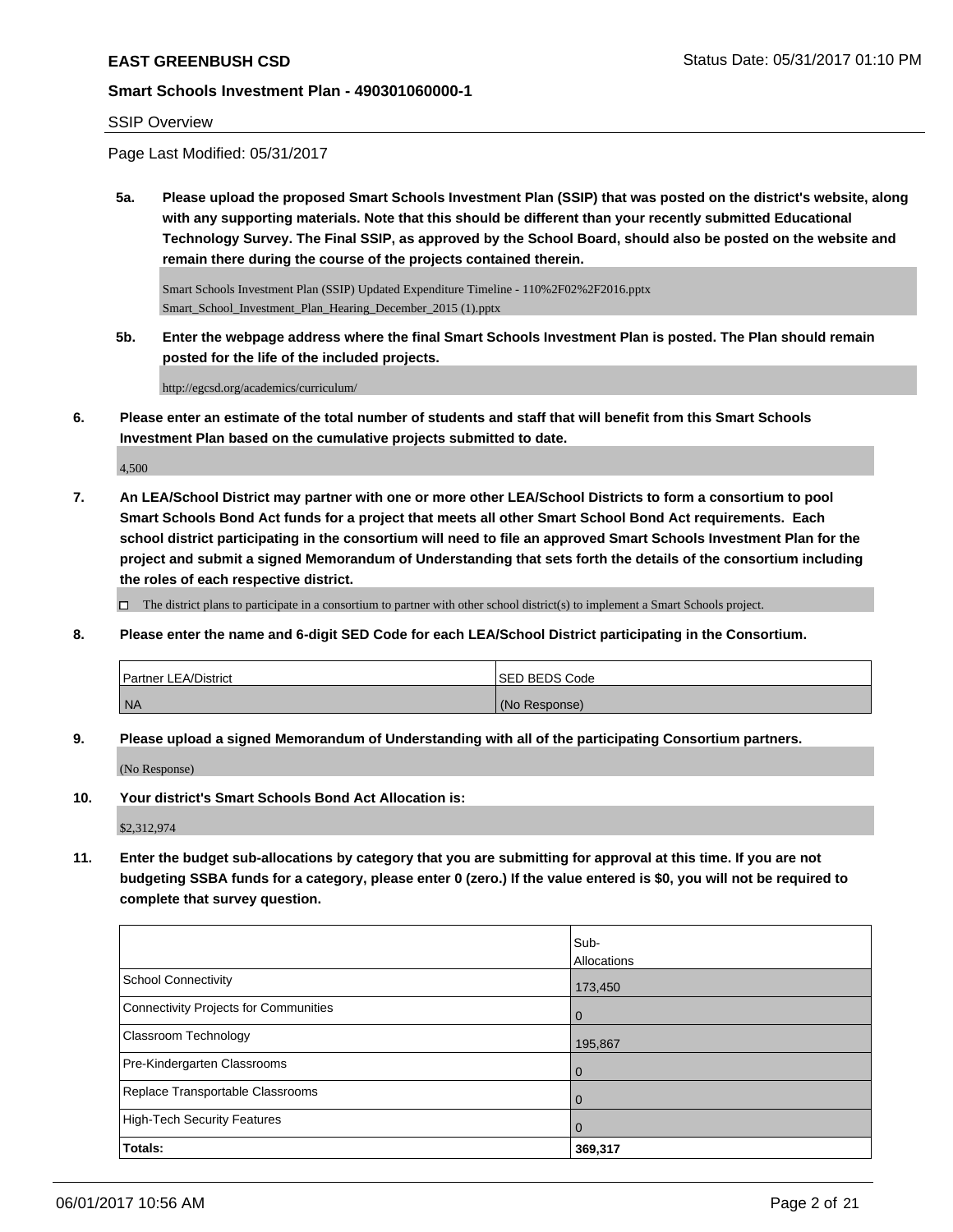## School Connectivity

Page Last Modified: 05/31/2017

## **Group 1**

- **1. In order for students and faculty to receive the maximum benefit from the technology made available under the Smart Schools Bond Act, their school buildings must possess sufficient connectivity infrastructure to ensure that devices can be used during the school day. Smart Schools Investment Plans must demonstrate that:**
	- **sufficient infrastructure that meets the Federal Communications Commission's 100 Mbps per 1,000 students standard currently exists in the buildings where new devices will be deployed, or**
	- **is a planned use of a portion of Smart Schools Bond Act funds, or**
	- **is under development through another funding source.**

**Smart Schools Bond Act funds used for technology infrastructure or classroom technology investments must increase the number of school buildings that meet or exceed the minimum speed standard of 100 Mbps per 1,000 students and staff within 12 months. This standard may be met on either a contracted 24/7 firm service or a "burstable" capability. If the standard is met under the burstable criteria, it must be:**

**1. Specifically codified in a service contract with a provider, and**

**2. Guaranteed to be available to all students and devices as needed, particularly during periods of high demand, such as computer-based testing (CBT) periods.**

**Please describe how your district already meets or is planning to meet this standard within 12 months of plan submission.**

The District purchases 500 Mbps broadband through the Northeast Regional Information Center's shared services CoSer.

- **1a. If a district believes that it will be impossible to meet this standard within 12 months, it may apply for a waiver of this requirement, as described on the Smart Schools website. The waiver must be filed and approved by SED prior to submitting this survey.**
	- By checking this box, you are certifying that the school district has an approved waiver of this requirement on file with the New York State Education Department.

#### **2. Connectivity Speed Calculator (Required)**

|                         | Number of       | Multiply by | Divide by 1000 Current Speed |        | Expected                   | <b>Expected Date</b> |
|-------------------------|-----------------|-------------|------------------------------|--------|----------------------------|----------------------|
|                         | <b>Students</b> | 100 Kbps    | to Convert to                | lin Mb | Speed to be                | When                 |
|                         |                 |             | Required                     |        | Attained Within   Required |                      |
|                         |                 |             | l Speed in Mb                |        | 12 Months                  | Speed Will be        |
|                         |                 |             |                              |        |                            | Met                  |
| <b>Calculated Speed</b> | 4.068           | 406,800     | 406.8                        | 500    | 500                        | Met                  |

### **3. Describe how you intend to use Smart Schools Bond Act funds for high-speed broadband and/or wireless connectivity projects in school buildings.**

In Smart Bond Proposal 490301060000-1 the wiring costs which are necessary to support the expenditures for whole group instructional display technology included in the Classroom Learning Technology category will be covered through a separate bond proposal. Wiring will be required for network connectivity at each display location, in order to provide electrical and video transmission cabling to each device which we requested in proposal 490301060000-1.

Our local bond proposal which received voter approval on May 16, 2017 will cover our wiring costs. The professional services which are requested under School Connectivity are for design and development work related to our voter approved wiring project.

In order for students to receive the maximum benefit of the technology which is requested in this proposal, the district fully understands that additional enhancements of our buildings' infrastructure, such as this wiring which we referenced, are necessary. Our local voters have approved those expenditures as a capital construction cost.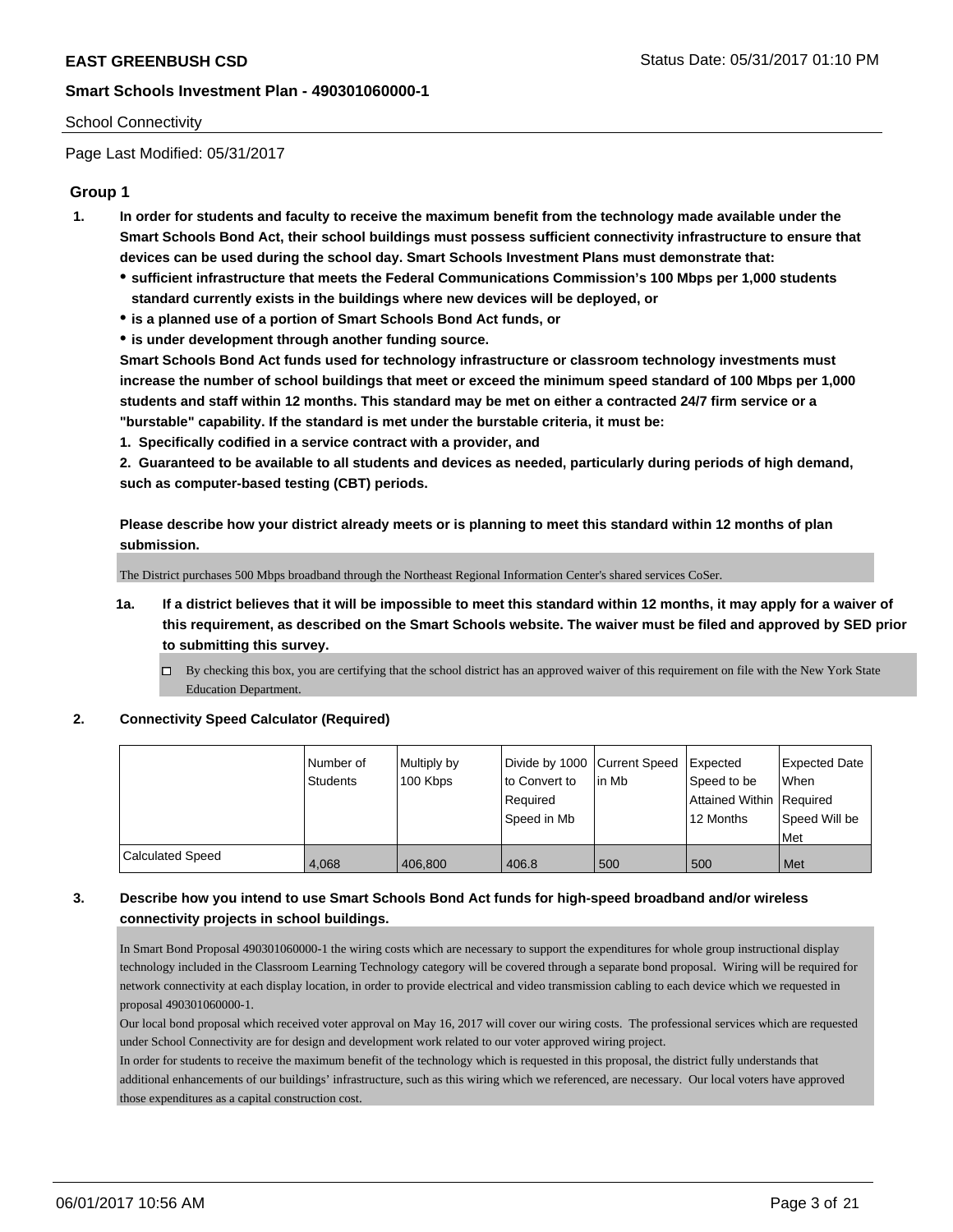#### School Connectivity

Page Last Modified: 05/31/2017

**4. Describe the linkage between the district's District Instructional Technology Plan and the proposed projects. (There should be a link between your response to this question and your response to Question 1 in Part E. Curriculum and Instruction "What are the district's plans to use digital connectivity and technology to improve teaching and learning?)**

The District identified increased access to technology by faculty and students and increased professional development as the two most powerful factors influencing teaching and learning . The Technology Plan was developed in response to the findings of a district wide survey hosted by the Northeast Regional Information Center, that identified student and teacher access to technology as essential for developing the knowledge and skills needed for College and Career Readiness. College and Career Readiness is aligned with 21st Century Skills and defined as communication, collaboration, critical thinking and creativity. The District adopted a Bring Your Own Device Policy (BYOD) in December of 2014 and conducted a limited pilot at the high school using BYOD instructional strategies. The purchase of student and faculty instructional devices will be through Smart Schools Bond Act Funding. Faculty knowledge of instructional technology will be enhanced by increasing professional development opportunities. All Faculty and Administrators will have the opportunity to participate in a minimum of two hours of technology focused professional development annually during Superintendent's Conference Days and building level meetings. This Professional Development began in September 2015. Professional development will focus on Communication, Collaboration, Critical Thinking and foundations skills associated with Google Applications in Education. All classrooms will have the wireless capability, for Bring Your Own Device (BYOD) activities for instructional purposes. Professional design and installation services by Architectural and Technology Design Service providers will help to ensure that the technology solutions purchased for classrooms provide the district's students and staff with increased access to effective teaching and learning technology. Design of specific display device installations throughout the district's classrooms will enhance the use of both district owned devices and BYOD devices, and will support new teaching strategies as Staff Development progresses. Properly designed, professional installations will help ensure the district goal of better reaching learners using multimedia and interactive lesson delivery to support improved student outcomes.

**5. If the district wishes to have students and staff access the Internet from wireless devices within the school building, or in close proximity to it, it must first ensure that it has a robust Wi-Fi network in place that has sufficient bandwidth to meet user demand.**

#### **Please describe how you have quantified this demand and how you plan to meet this demand.**

The East Greenbush Central School District has a current construction project that increases Wi-Fi bandwidth and connectivity by increasing wiring, bandwidth speeds in all wiring closets and increasing the number and location of Wireless Access Points (WAPS) in all instructional areas, in all buildings. The District conducted a wireless pilot at the high school to gage what the expected future district wide demand will be for wireless, this information informed the district wide wireless project. Project management services will be provide by the East Greenbush Central School District's Architect for the design of wireless services in order to meet the instructional needs of our students we serve. Our district's architect will design our wireless network infrastructure based on location of use and current signal propagation within the existing school buildings' infrastructure. They will also be managing the purchase of required equipment as well as the installation of that equipment by certified installers.

**6. As indicated on Page 5 of the guidance, the Office of Facilities Planning will have to conduct a preliminary review of all capital projects, including connectivity projects.**

**Please indicate on a separate row each project number given to you by the Office of Facilities Planning.**

| ⊩Proiect Number       |
|-----------------------|
| 49-03-01-06-7-999-004 |

**7. Certain high-tech security and connectivity infrastructure projects may be eligible for an expedited review process as determined by the Office of Facilities Planning.**

**Was your project deemed eligible for streamlined review?**

No

**8. Include the name and license number of the architect or engineer of record.**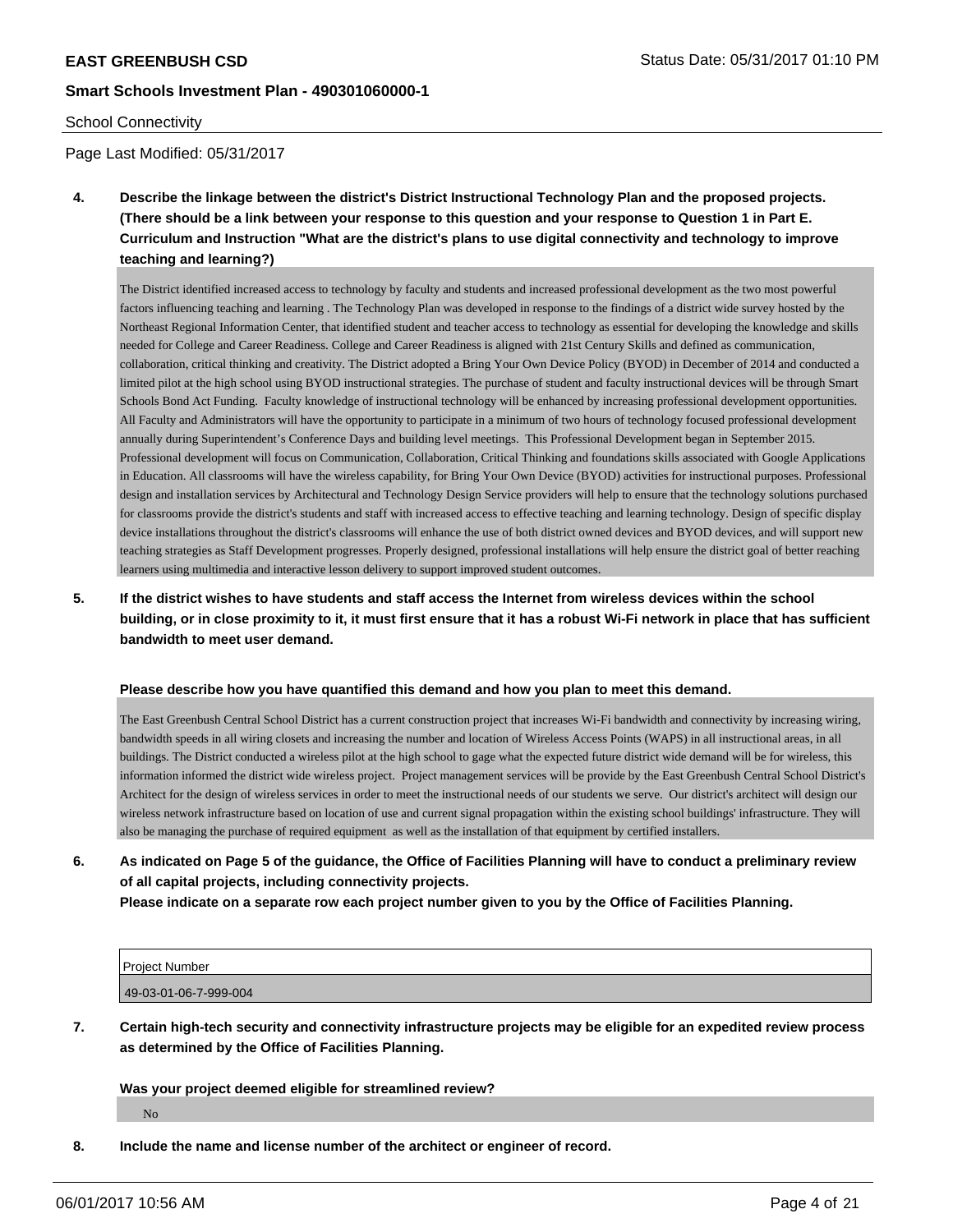### School Connectivity

Page Last Modified: 05/31/2017

| Name              | License Number |
|-------------------|----------------|
| Mr. Bryan Manning | 21084          |

# **9. If you are submitting an allocation for School Connectivity complete this table. Note that the calculated Total at the bottom of the table must equal the Total allocation for this category that you**

**entered in the SSIP Overview overall budget.** 

|                                            | Sub-<br>Allocation |
|--------------------------------------------|--------------------|
| Network/Access Costs                       | 0                  |
| <b>Outside Plant Costs</b>                 | 0                  |
| School Internal Connections and Components | 0                  |
| <b>Professional Services</b>               | 158,450            |
| Testing                                    | 0                  |
| <b>Other Upfront Costs</b>                 | 0                  |
| <b>Other Costs</b>                         | 15,000             |
| Totals:                                    | 173,450            |

**10. Please detail the type, quantity, per unit cost and total cost of the eligible items under each sub-category. This is especially important for any expenditures listed under the "Other" category. All expenditures must be eligible for tax-exempt financing to be reimbursed through the SSBA. Sufficient detail must be provided so that we can verify this is the case. If you have any questions, please contact us directly through smartschools@nysed.gov. NOTE: Wireless Access Points should be included in this category, not under Classroom Educational Technology, except those that will be loaned/purchased for nonpublic schools. Add rows under each sub-category for additional items, as needed.**

| Select the allowable expenditure<br>type. | Item to be purchased                                 | Quantity | Cost per Item | <b>Total Cost</b> |
|-------------------------------------------|------------------------------------------------------|----------|---------------|-------------------|
| Repeat to add another item under          |                                                      |          |               |                   |
| each type.                                |                                                      |          |               |                   |
| <b>Professional Services</b>              | Architectural Design and Development<br>Costs        |          | 118,450       | 118,450           |
| <b>Other Costs</b>                        | Legal & Accounting Costs for Design                  |          | 15,000        | 15,000            |
| <b>Professional Services</b>              | <b>Project Management Services - CS</b><br>Arch Arch |          | 40,000        | 40,000            |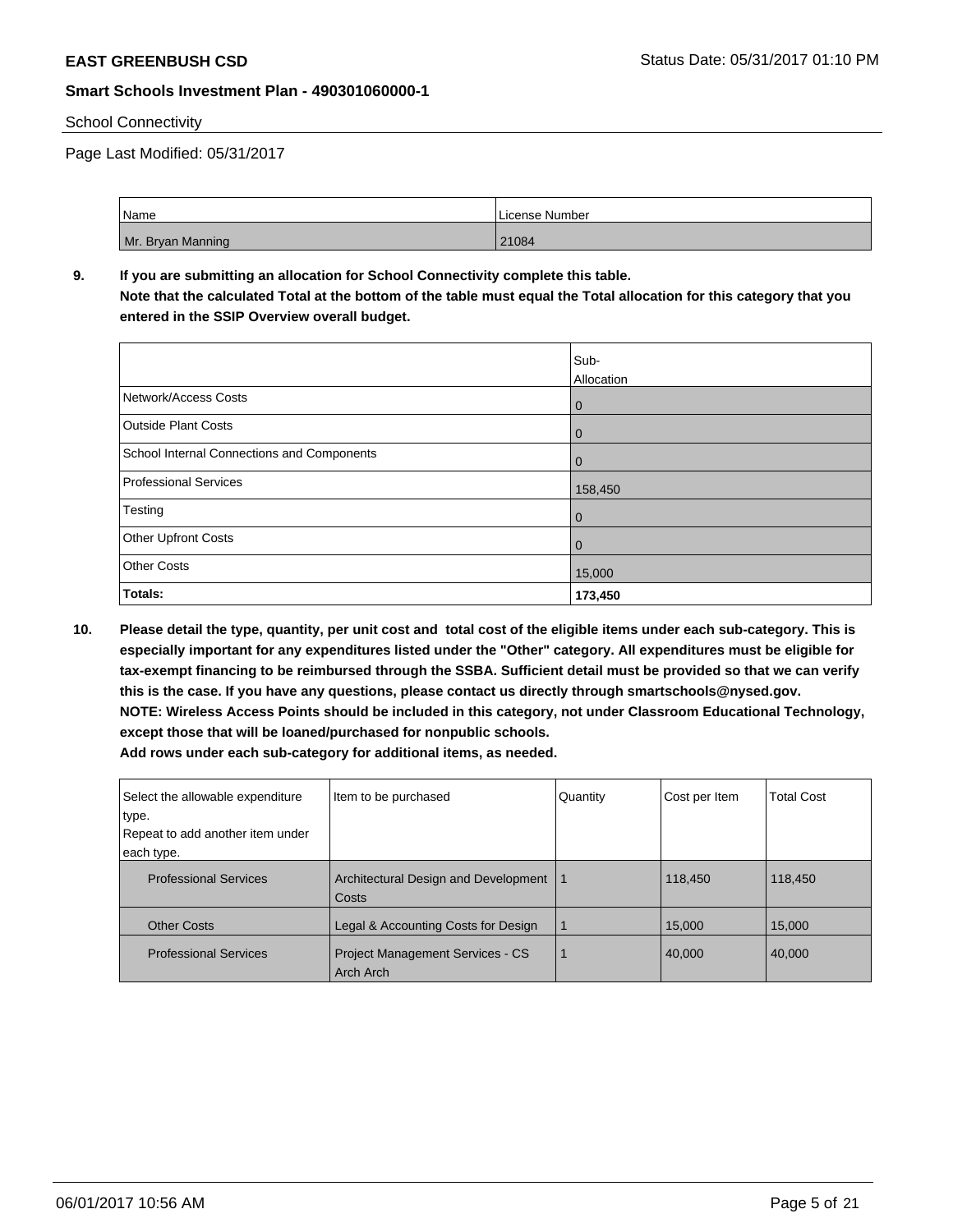Community Connectivity (Broadband and Wireless)

Page Last Modified: 11/01/2016

### **Group 1**

**1. Describe how you intend to use Smart Schools Bond Act funds for high-speed broadband and/or wireless connectivity projects in the community.**

NA

**2. Please describe how the proposed project(s) will promote student achievement and increase student and/or staff access to the Internet in a manner that enhances student learning and/or instruction outside of the school day and/or school building.**

NA

**3. Community connectivity projects must comply with all the necessary local building codes and regulations (building and related permits are not required prior to plan submission).**

 $\Box$  I certify that we will comply with all the necessary local building codes and regulations.

**4. Please describe the physical location of the proposed investment.**

NA

**5. Please provide the initial list of partners participating in the Community Connectivity Broadband Project, along with their Federal Tax Identification (Employer Identification) number.**

| <b>Project Partners</b> | Federal ID#   |
|-------------------------|---------------|
| <b>NA</b>               | (No Response) |

**6. If you are submitting an allocation for Community Connectivity, complete this table. Note that the calculated Total at the bottom of the table must equal the Total allocation for this category that you entered in the SSIP Overview overall budget.**

|                              | Sub-Allocation |
|------------------------------|----------------|
| Network/Access Costs         | $\mathbf{0}$   |
| <b>Outside Plant Costs</b>   | $\mathbf 0$    |
| <b>Tower Costs</b>           | $\mathbf{0}$   |
| Customer Premises Equipment  | $\Omega$       |
| <b>Professional Services</b> | $\overline{0}$ |
| Testing                      | $\mathbf{0}$   |
| Other Upfront Costs          | $\overline{0}$ |
| <b>Other Costs</b>           | $\mathbf 0$    |
| Totals:                      | 0              |

**7. Please detail the type, quantity, per unit cost and total cost of the eligible items under each sub-category. This is especially important for any expenditures listed under the "Other" category. All expenditures must be capital-bond eligible to be reimbursed through the SSBA. If you have any questions, please contact us directly through smartschools@nysed.gov.**

**Add rows under each sub-category for additional items, as needed.**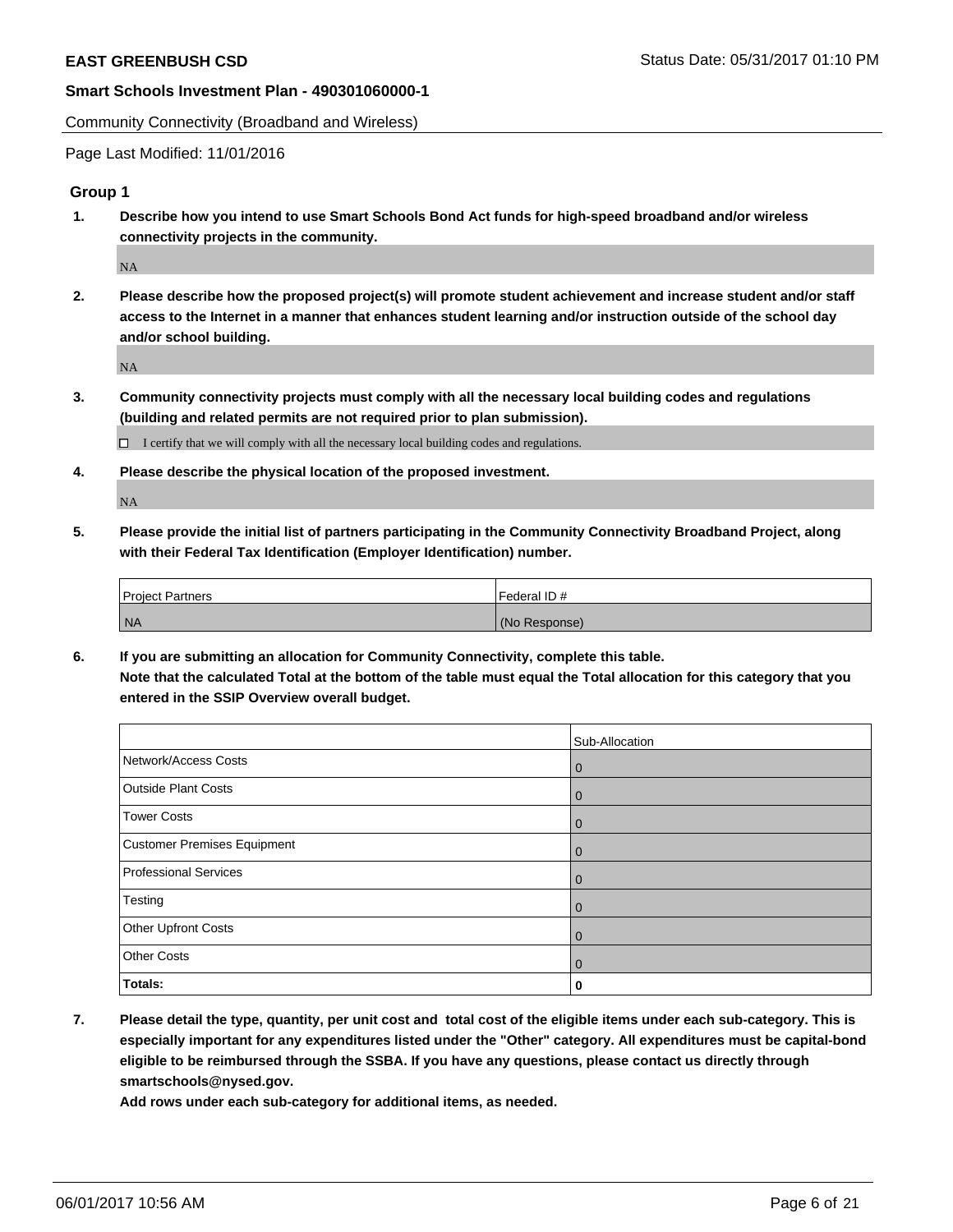Community Connectivity (Broadband and Wireless)

Page Last Modified: 11/01/2016

| Select the allowable expenditure<br>type.<br>Repeat to add another item under | Item to be purchased | <b>Quantity</b> | Cost per Item | <b>Total Cost</b> |
|-------------------------------------------------------------------------------|----------------------|-----------------|---------------|-------------------|
| each type.                                                                    |                      |                 |               |                   |
| (No Response)                                                                 | <b>NA</b>            | (No Response)   | (No Response) | (No Response)     |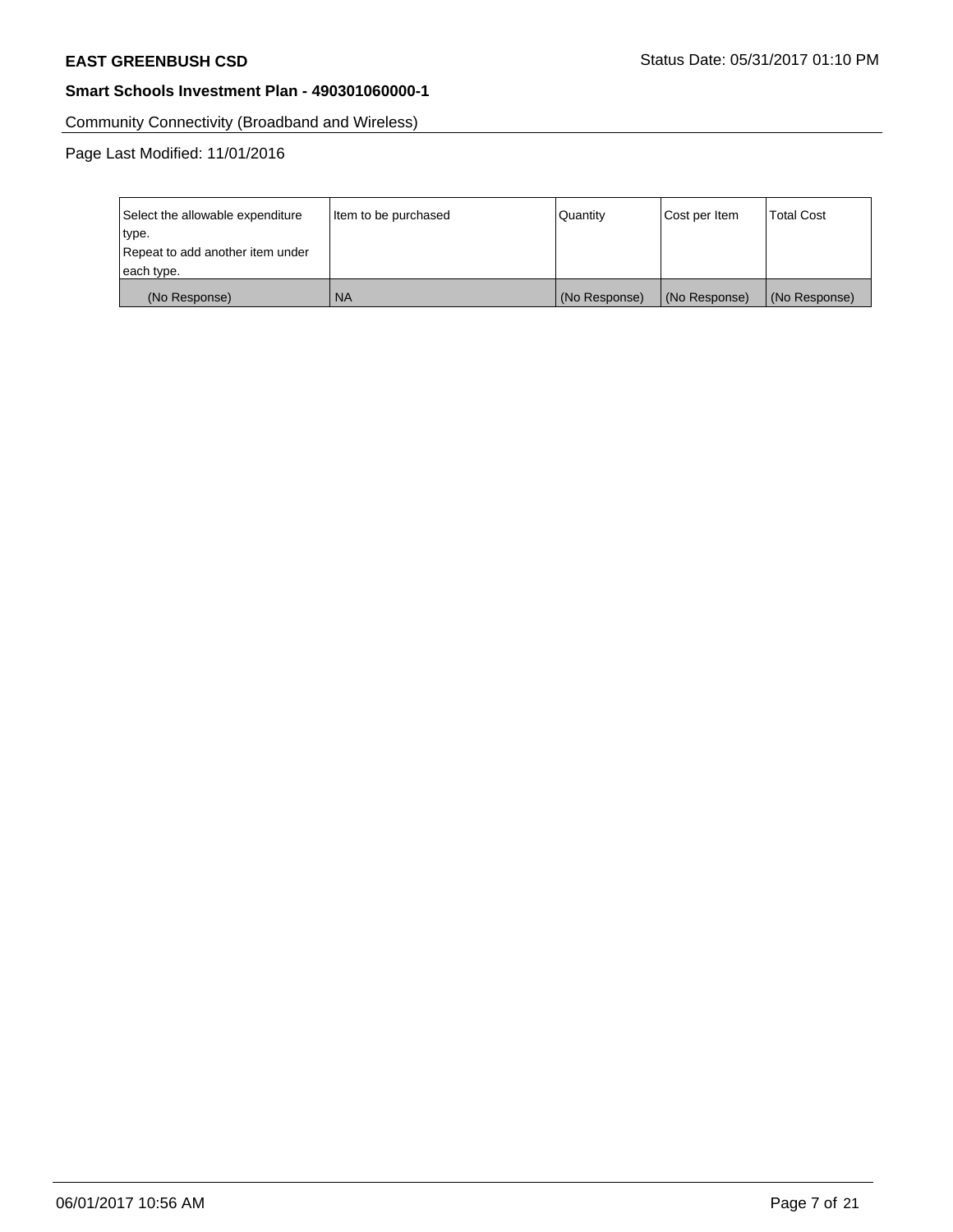## Classroom Learning Technology

Page Last Modified: 05/18/2017

## **Questions**

**1. In order for students and faculty to receive the maximum benefit from the technology made available under the Smart Schools Bond Act, their school buildings must possess sufficient connectivity infrastructure to ensure that devices can be used during the school day. Smart Schools Investment Plans must demonstrate that sufficient infrastructure that meets the Federal Communications Commission's 100 Mbps per 1,000 students standard currently exists in the buildings where new devices will be deployed, or is a planned use of a portion of Smart Schools Bond Act funds, or is under development through another funding source.**

**Smart Schools Bond Act funds used for technology infrastructure or classroom technology investments must increase the number of school buildings that meet or exceed the minimum speed standard of 100 Mbps per 1,000 students and staff within 12 months. This standard may be met on either a contracted 24/7 firm service or a "burstable" capability. If the standard is met under the burstable criteria, it must be:**

- **1. Specifically codified in a service contract with a provider, and**
- **2. Guaranteed to be available to all students and devices as needed, particularly during periods of high demand, such as computer-based testing (CBT) periods.**

**Please describe how your district already meets or is planning to meet this standard within 12 months of plan submission.**

The District purchases 500 Mbps broadband through the Northeast Regional Information Center shared services CoSer. All elementary and secondary school buildings will be equipped with technology and Wi-Fi access that will allow for simultaneous participation in all state assessment by September 2018. All instructional areas in all buildings will have Wi-Fi access.

- **1a. If a district believes that it will be impossible to meet this standard within 12 months, it may apply for a waiver of this requirement, as described on the Smart Schools website. The waiver must be filed and approved by SED prior to submitting this survey.**
	- $\Box$  By checking this box, you are certifying that the school district has an approved waiver of this requirement on file with the New York State Education Department.

**2. Connectivity Speed Calculator (Required)**

|                         | Number of<br><b>Students</b> | Multiply by<br>100 Kbps | Divide by 1000 Current Speed<br>to Convert to<br>Required<br>Speed in Mb | in Mb | <b>I</b> Expected<br>Speed to be<br>Attained Within   Required<br>12 Months | <b>Expected Date</b><br><b>When</b><br>Speed Will be<br>Met |
|-------------------------|------------------------------|-------------------------|--------------------------------------------------------------------------|-------|-----------------------------------------------------------------------------|-------------------------------------------------------------|
| <b>Calculated Speed</b> | 4.068                        | 406,800                 | 406.8                                                                    | 500   | 500                                                                         | Met                                                         |

**3. If the district wishes to have students and staff access the Internet from wireless devices within the school building, or in close proximity to it, it must first ensure that it has a robust Wi-Fi network in place that has sufficient bandwidth to meet user demand.**

**Please describe how you have quantified this demand and how you plan to meet this demand.**

The East Greenbush Central School District has a current construction project that increases Wi-Fi bandwidth and connectivity by increasing wiring, bandwidth speeds in all wiring closets and increasing the number and location of Wireless Access Points (WAPS) in all instructional areas, in all buildings. The District conducted a wireless pilot at the high school to gage what the expected future district wide demand will be for wireless, this information informed the district wide wireless project.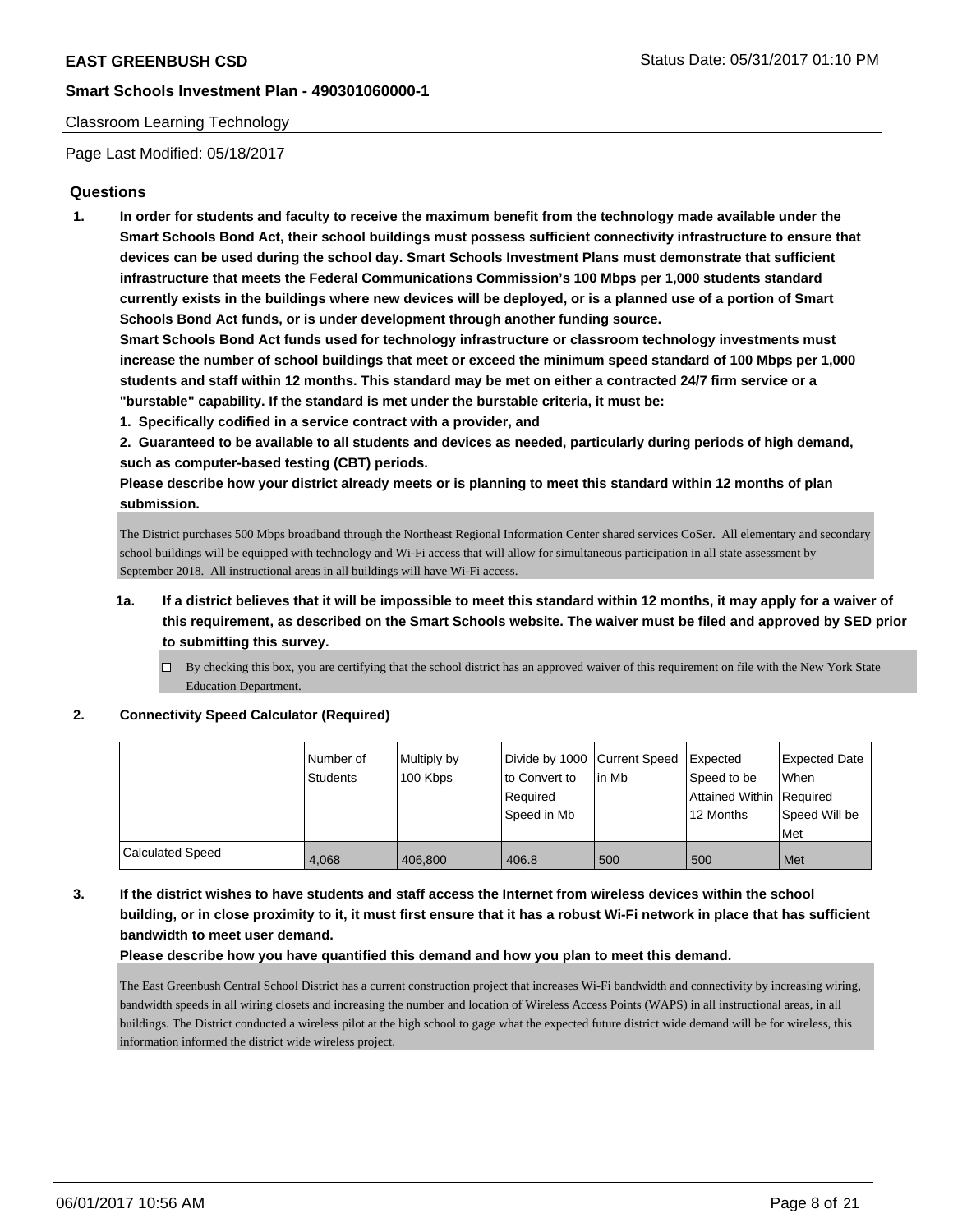## Classroom Learning Technology

Page Last Modified: 05/18/2017

**4. All New York State public school districts are required to complete and submit an Instructional Technology Plan survey to the New York State Education Department in compliance with Section 753 of the Education Law and per Part 100.12 of the Commissioner's Regulations.**

**Districts that include educational technology purchases as part of their Smart Schools Investment Plan must have a submitted and approved Instructional Technology Plan survey on file with the New York State Education Department.**

- By checking this box, you are certifying that the school district has an approved Instructional Technology Plan survey on file with the New York State Education Department.
- **5. Describe the devices you intend to purchase and their compatibility with existing or planned platforms or systems. Specifically address the adequacy of each facility's electrical, HVAC and other infrastructure necessary to install and support the operation of the planned technology.**

During the first year of purchasing instructional hardware the District intends to purchase Interactive Whiteboards and LCD Display Panels that allow instructional faculty to create engaging lessons that emphasize joint activities over traditional lecture format instructional delivery methods. Installation of the LCD Display Panels and Whiteboards, using tilt mounting and mobile cart kits, will be designed and completed by an outside vendor. All new Whiteboards and LCD Flat Panel Display technology will operate with existing desktop computers purchased in September of 2015. Architectural and classroom technology design services, as well as district facility personnel, will be engaged to ensure that sufficient, safe electrical supply and local structural support exists for connection of all technology devices being purchased and installed.

The District intends to purchase and loan Chromebooks with licensing, iPads, BluRay players and Cisco switches to connect all of those devices, which the private schools, Holy Spirit and Woodland Hills Montessori that are located within our boundaries, have requested. Both schools have had conversations with the District, been invited to Technology Committee meetings and received formal notification of the opportunity to borrow instructional technology. The purchase and loan of requested equipment is for student instruction.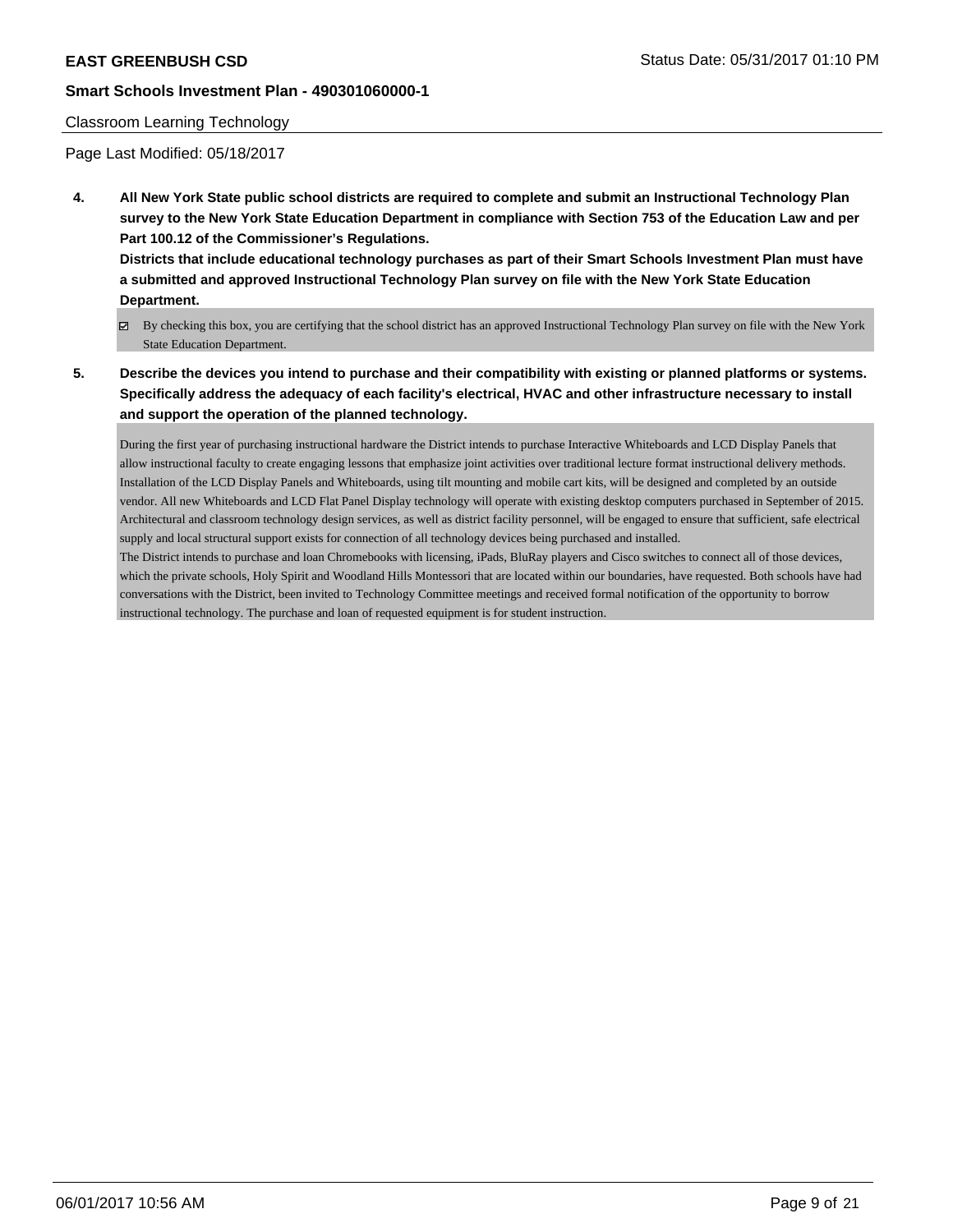#### Classroom Learning Technology

Page Last Modified: 05/18/2017

- **6. Describe how the proposed technology purchases will:**
	- **> enhance differentiated instruction;**
	- **> expand student learning inside and outside the classroom;**
	- **> benefit students with disabilities and English language learners; and**
	- **> contribute to the reduction of other learning gaps that have been identified within the district.**

**The expectation is that districts will place a priority on addressing the needs of students who struggle to succeed in a rigorous curriculum. Responses in this section should specifically address this concern and align with the district's Instructional Technology Plan (in particular Question 2 of E. Curriculum and Instruction: "Does the district's instructional technology plan address the needs of students with disabilities to ensure equitable access to instruction, materials and assessments?" and Question 3 of the same section: "Does the district's instructional technology plan address the provision of assistive technology specifically for students with disabilities to ensure access to and participation in the general curriculum?"**

The District Technology Plan was developed in response to the findings of a district wide survey hosted by the Northeast Regional Information Center. This survey ranked the following major areas of need; increased access to technology by faculty and students was identified as essential for developing the knowledge and skills needed for College and Career Readiness, and increased professional development for faculty was listed as the most powerful factor influencing teaching and learning. These findings informed the goal development associated with the Instructional Technology Plan and are the foundation for the planned use of Smart Schools Bond Act funding. The purchase of student and faculty classroom display and instructional devices will be through the Smart Schools Bond Act Funding.

The District will continue to maintain a hardware and software budget that is dedicated to the purchasing of assistive and adaptive technology for Students with Disabilities. The District has 80% of all students with disabilities and English as a New Language Students integrated into the mainstream environment for instruction and above a 95% participation rate in state assessments. All students will have access to the same hardware purchased for instructional delivery. The District will continue to participate in professional development that targets the support of Students with Disabilities and English as a New Language Students using Universal Designs for Instruction supported by technology. Currently Students with Disabilities and English as a New Language Students have access to IPads and Chromebooks with adaptive applications for instruction. Specific skills are addressed using wireless and display technology for students with disabilities or those who are learning English as a new language. Software, and iPad or Chromebook Apps, already in use or planned for purchase for the new devices, such as Grace, Tap-to-Talk or Proloquo are used with Autistic and non-verbal students to help them make their thoughts and desires known. Visual Schedules, Earn-it-Stars and Classdojo can help with behavior concerns related to triggering events, transitions, or behavior contracts and expectations between the teacher and student. Beyond special needs students, English Language Learners use software and Apps such as Duolingo, ELLis and Talk Shop, as well as sight word and vocabulary listings to move toward basic English fluency in an engaging, current, rapid fashion. General education students in the same inclusive environment similarly benefit from the same types of multimedia presentation of learning materials, increased communication and engagement with their Special Education peers and an opportunity to engage with the learning materials through repetition, color, sound, and varying levels of reading difficulty and vocabulary complexity. Simple document cameras attached to the anticipated display technology also allows display of authentic, student created work during whole group instruction, as exemplars and as a learning tool.

Students who are identified as at risk of not meeting the New York State Common Core Learning Standards often participate in specialized programing that allows them to receive content instruction in a lower teacher student ratio. Each of these specialized learning environments is equipped with equitable instructional hardware.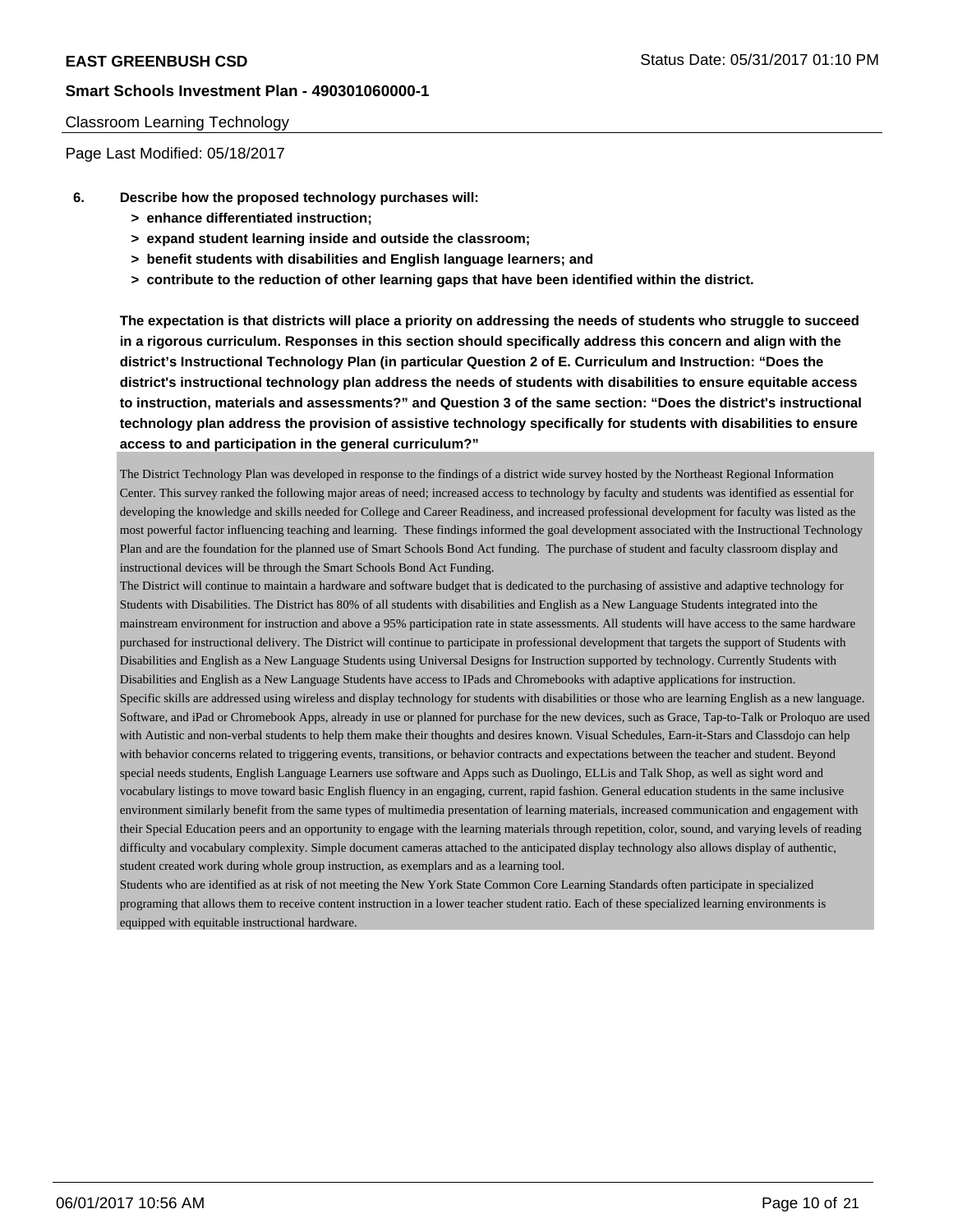#### Classroom Learning Technology

Page Last Modified: 05/18/2017

**7. Where appropriate, describe how the proposed technology purchases will enhance ongoing communication with parents and other stakeholders and help the district facilitate technology-based regional partnerships, including distance learning and other efforts.**

The District is interested in expanding learning opportunities outside of the classroom using Anywhere, Anytime Access strategies, developing engaging and interactive instructional delivery techniques and increasing access to student specific performance data to address learning gaps. In an effort to improve Anywhere, Anytime Access the District is expanding wireless access to all instructional settings in all buildings and expanding the use of Google Applications. All Email and curriculum documents were moved off of the District network to Gmail and Google Documents on September 7, 2015. Teachers are now able to access all curriculum and participate in the development of curriculum electronically and remotely. Teachers will begin to develop Google Classroom Spaces for increased parent and student communication allowing for more individualized communication. Parent training targeting Google Applications in Education and Anywhere, Anytime Learning is scheduled for September 2016. Teams of teachers are developing parent and students instructional Google Applications in Education video clips that will be placed on the East Greenbush Central School District Website. K-8 instructional videos for students will be aligned to the International Standards for Technology in Education and the Common Core Learning Standards. Parent videos will inform parents of instructional strategies using technology including Anytime, Anywhere Access and Flipped Learning.

**8. Describe the district's plan to provide professional development to ensure that administrators, teachers and staff can employ the technology purchased to enhance instruction successfully.**

**Note: This response should be aligned and expanded upon in accordance with your district's response to Question 1 of F. Professional Development of your Instructional Technology Plan: "Please provide a summary of professional development offered to teachers and staff, for the time period covered by this plan, to support technology to enhance teaching and learning. Please include topics, audience and method of delivery within your summary."**

In anticipation of the Smart Schools Investment Plan's infusion of funding dedicated to instructional technology the faculty and administrators received four hours of professional development covering the use of Google Applications Platform on September 2, 2015 and had full access by September 8, 2015. Informational videos were developed and posted to the District's web page for ongoing professional development. The District plans on providing 4 hours of technology related professional development each year for faculty and developing training videos for parents and students also posted to the school website.

Additional staff development is planned for the 2016-2017 school year. The training will provide hands on sessions in each school building to make it easier for teachers to promote confidence and ease in using Instructional technology. We developed a plan using some of the District's Instructional technology "enthusiasts" who will be given classroom release time from their teaching duties to go to another assigned building and work in the building's computer lab for full days to facilitate learning on a small scale using a bring and take approach. Teachers in the building may use their prep periods, planning time or any free time to attend Professional Development sessions where they bring a lesson that they wish to develop and leave with a completed, technology infused lesson and the skills to create their own similar lessons in the future. Examples include Google Docs shared editing to enable student collaborative group projects, use of Edmodo to post digital resources for students to access or download for completing assignments and how to create polls for students to vote online using wireless BYOD technology devices for formative assessment of student learning in new lesson areas.

All students, grades 9-12 were provided with a District Gmail account by January 2016. Elementary and middle school students will be given Gmail addresses and Google access in September 2016. Elementary students, grades 3-6, will be able to Email other internal students and teachers and secondary students will be able to Email internal and external parties. The District will identify a district wide, grades 3- 8, Technology Curriculum to prepare students for electronic submission of word processed documents, improve student research skills, increase authentic learning opportunities, develop web based presentations and publications, increase student to student and student to teacher collaboration within and outside of the classroom, and to expand virtual learning opportunities using technology by September 2017.

The District is developing a Student Help Desk at the High School and will identify High School Students who will receive specialized instruction and serve as Student Trainers for our Students.

- **9. Districts must contact the SUNY/CUNY teacher preparation program that supplies the largest number of the district's new teachers to request advice on innovative uses and best practices at the intersection of pedagogy and educational technology.**
	- $\boxtimes$  By checking this box, you certify that you have contacted the SUNY/CUNY teacher preparation program that supplies the largest number of your new teachers to request advice on these issues.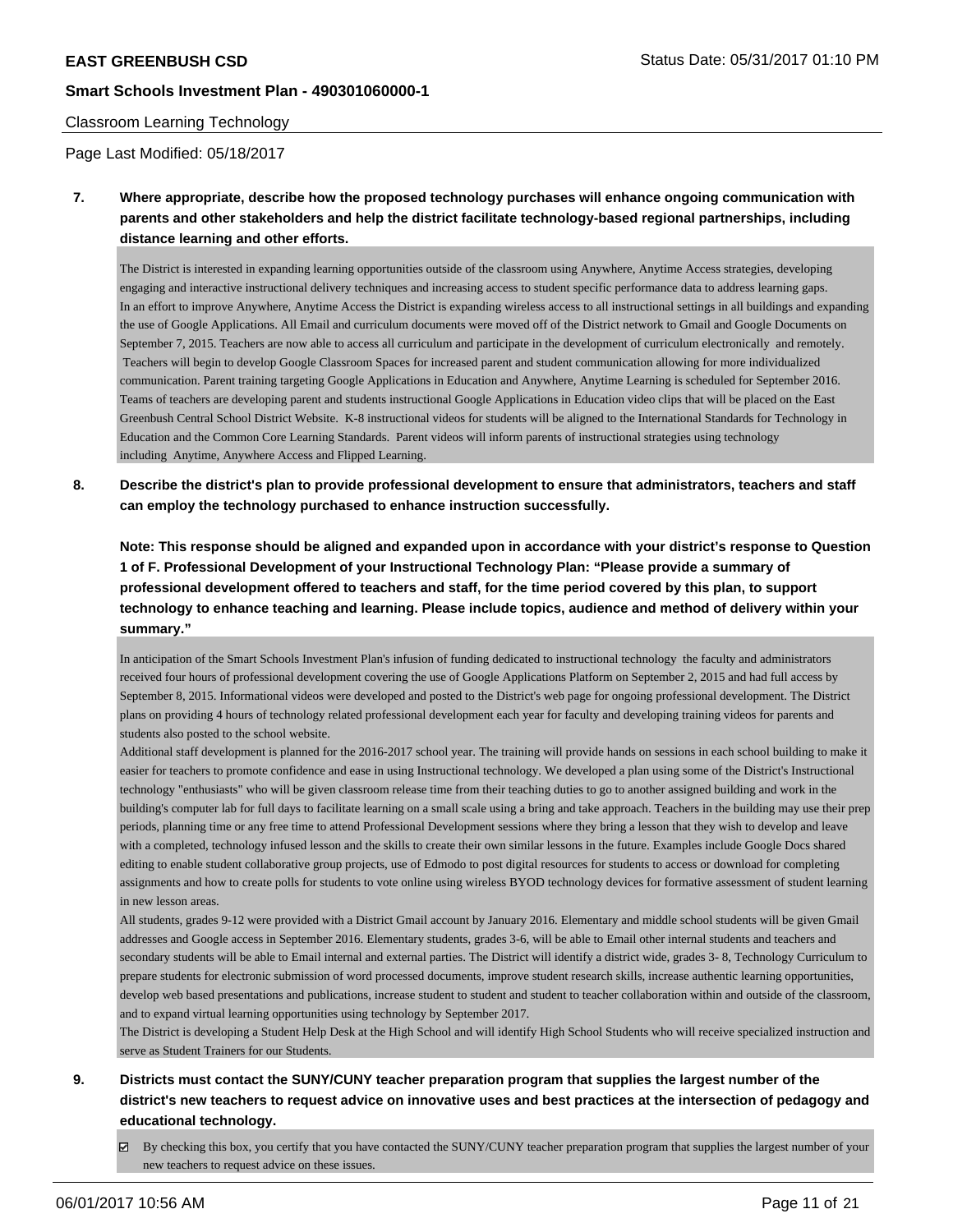Classroom Learning Technology

Page Last Modified: 05/18/2017

**9a. Please enter the name of the SUNY or CUNY Institution that you contacted.**

SUNY - Albany School of Education

**9b. Enter the primary Institution phone number.**

(518) 442-3300

**9c. Enter the name of the contact person with whom you consulted and/or will be collaborating with on innovative uses of technology and best practices.**

Dr. Robert Bangert-Downs

**10. A district whose Smart Schools Investment Plan proposes the purchase of technology devices and other hardware must account for nonpublic schools in the district.**

**Are there nonpublic schools within your school district?**

**Ø** Yes

- $\square$  No
- **10a. Describe your plan to loan purchased hardware to nonpublic schools within your district. The plan should use your district's nonpublic per-student loan amount calculated below, within the framework of the guidance. Please enter the date by which nonpublic schools must request classroom technology items. Also, specify in your response the devices that the nonpublic schools have requested, as well as in the in the Budget and the Expenditure Table at the end of the page.**

The Board of Education amended the current Relationship with Nonpublic Schools Policy # 1740 and Regulation #1740-R to include annual notification and lending deadlines and procedures.Upon request, the District will loan, at no charge, technology obtained as part of the Smart Schools Bond Act, including interactive whiteboards, and desktop, laptop, and tablet computers to children attending nonpublic schools located within our District boundaries. All requests for the purchase and loan of Smart Schools Bond Act classroom technology must be received by the District on or after June 1, but no later than June 30 of the school year prior to that for which such technology is being requested. All nonpublic schools within the District's boundaries will be provided with notice of this request date on or before March 1 of each year. A parent or guardian of a child not attending a non-public school prior to June 30 may submit a written request for Smart Schools classroom technology within thirty (30) days after such child becomes enrolled in such nonpublic school. All other requests made after the June 30 deadline will not be denied.

Upon request, the District will loan, at no charge, technology obtained as part of the Smart Schools Bond Act, including interactive whiteboards, and tablet computers to children attending nonpublic schools, Holy Spirit School and Woodland Hill Montessori, located within our District boundaries. A copy of the policy and regulation was sent to the private schools that are housed within the District's boundaries Each school received written documentation detailing the type of equipment available and amount allocated for each location. Both sites were also invited to participate in the planning process and will be permitted to borrow instructional technology and devices in the amount calculated according to the formula outlined in the following section. Both nonpublic sites requested Chromebooks, networking equipment, display technology and other devices for their instructional program delivery.

The East Greenbush Central School District is going over the Total Nonpublic Loan Amount by \$1,122. which results in a total nonpublic per-pupil sub allocation of \$49.00 to best support their instructional needs in technology.

**10b. A final Smart Schools Investment Plan cannot be approved until school authorities have adopted regulations specifying the date by which requests from nonpublic schools for the purchase and loan of Smart Schools Bond Act classroom technology must be received by the district.**

 $\boxtimes$  By checking this box, you certify that you have such a plan and associated regulations in place that have been made public.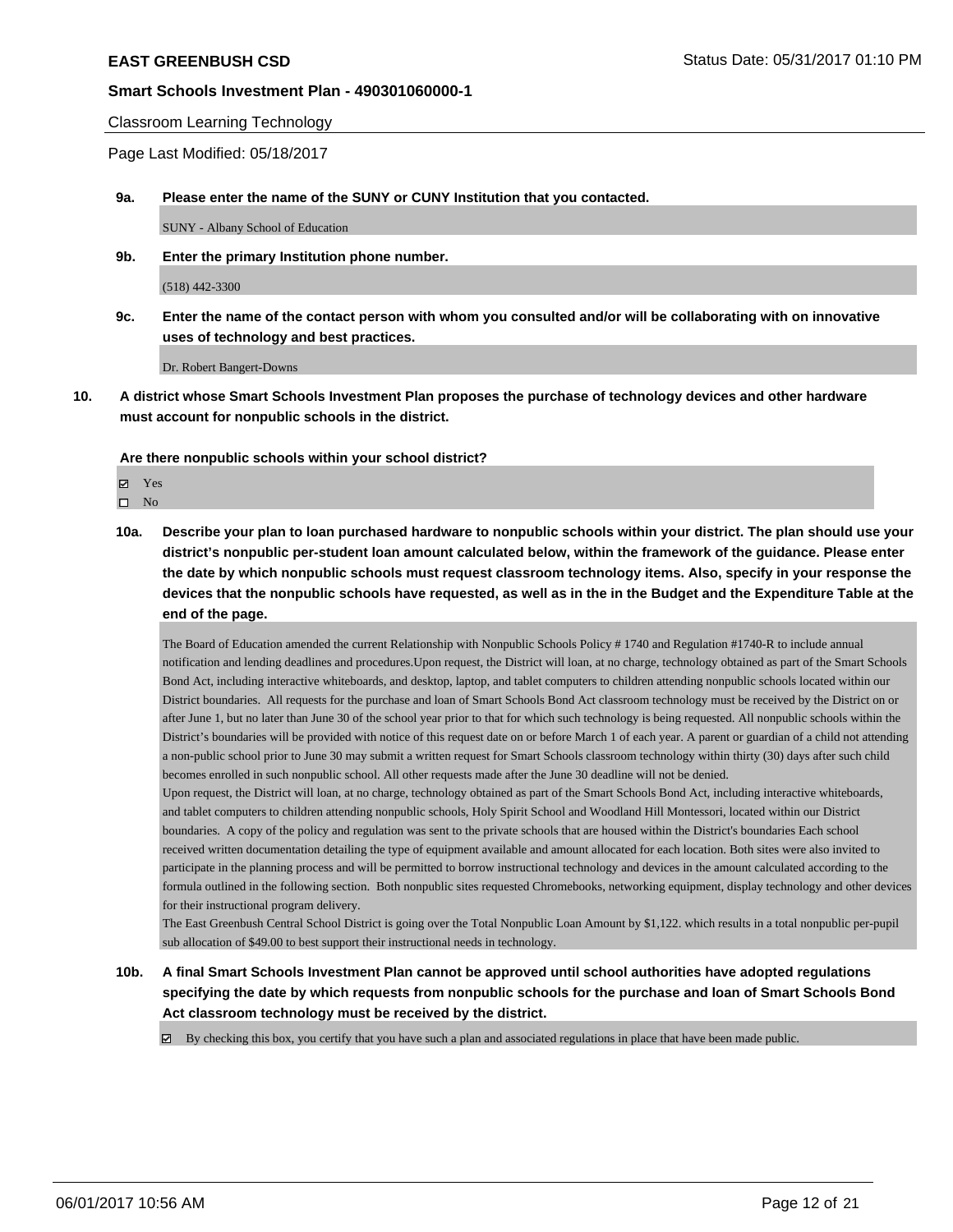## Classroom Learning Technology

Page Last Modified: 05/18/2017

## **11. Nonpublic Classroom Technology Loan Calculator**

**The Smart Schools Bond Act provides that any Classroom Learning Technology purchases made using Smart Schools funds shall be lent, upon request, to nonpublic schools in the district. However, no school district shall be required to loan technology in amounts greater than the total obtained and spent on technology pursuant to the Smart Schools Bond Act and the value of such loan may not exceed the total of \$250 multiplied by the nonpublic school enrollment in the base year at the time of enactment.**

**See:**

**http://www.p12.nysed.gov/mgtserv/smart\_schools/docs/Smart\_Schools\_Bond\_Act\_Guidance\_04.27.15\_Final.pdf.**

|                                       | 1. Classroom<br>Technology<br>Sub-allocation | 12. Public<br>l Enrollment<br>$(2014-15)$ | l 3. Nonpublic<br>Enrollment<br>(2014-15) | l 4. Sum of<br>Public and<br>l Nonpublic<br>Enrollment | 15. Total Per<br>Pupil Sub-<br>I allocation | 6. Total<br>  Nonpublic Loan  <br>Amount |
|---------------------------------------|----------------------------------------------|-------------------------------------------|-------------------------------------------|--------------------------------------------------------|---------------------------------------------|------------------------------------------|
| Calculated Nonpublic Loan<br>  Amount | 195.867                                      | 4.068                                     | 317                                       | 4.385                                                  | 45                                          | 14.265                                   |

**12. To ensure the sustainability of technology purchases made with Smart Schools funds, districts must demonstrate a long-term plan to maintain and replace technology purchases supported by Smart Schools Bond Act funds. This sustainability plan shall demonstrate a district's capacity to support recurring costs of use that are ineligible for Smart Schools Bond Act funding such as device maintenance, technical support, Internet and wireless fees, maintenance of hotspots, staff professional development, building maintenance and the replacement of incidental items. Further, such a sustainability plan shall include a long-term plan for the replacement of purchased devices and equipment at the end of their useful life with other funding sources.**

 $\boxtimes$  By checking this box, you certify that the district has a sustainability plan as described above.

**13. Districts must ensure that devices purchased with Smart Schools Bond funds will be distributed, prepared for use, maintained and supported appropriately. Districts must maintain detailed device inventories in accordance with generally accepted accounting principles.**

By checking this box, you certify that the district has a distribution and inventory management plan and system in place.

**14. If you are submitting an allocation for Classroom Learning Technology complete this table. Note that the calculated Total at the bottom of the table must equal the Total allocation for this category that you entered in the SSIP Overview overall budget.**

|                          | Sub-Allocation |
|--------------------------|----------------|
| Interactive Whiteboards  | 142,452        |
| Computer Servers         | $\overline{0}$ |
| <b>Desktop Computers</b> | $\overline{0}$ |
| Laptop Computers         | 7,227          |
| <b>Tablet Computers</b>  | 1,200          |
| <b>Other Costs</b>       | 44,988         |
| Totals:                  | 195,867        |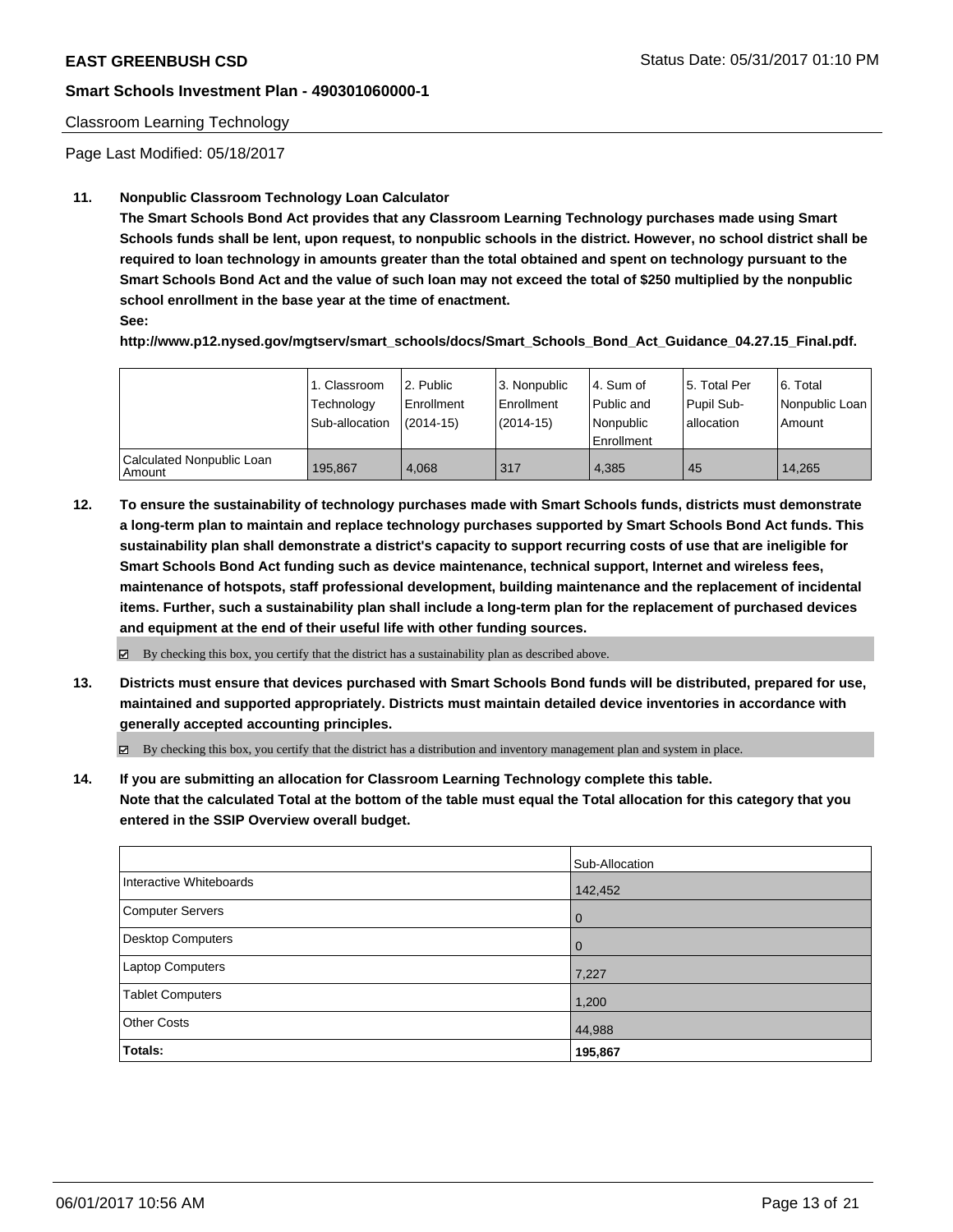#### Classroom Learning Technology

Page Last Modified: 05/18/2017

**15. Please detail the type, quantity, per unit cost and total cost of the eligible items under each sub-category. This is especially important for any expenditures listed under the "Other" category. All expenditures must be capital-bond eligible to be reimbursed through the SSBA. If you have any questions, please contact us directly through smartschools@nysed.gov.**

**Please specify in the "Item to be Purchased" field which specific expenditures and items are planned to meet the district's nonpublic loan requirement, if applicable.**

**NOTE: Wireless Access Points that will be loaned/purchased for nonpublic schools should ONLY be included in this category, not under School Connectivity, where public school districts would list them. Add rows under each sub-category for additional items, as needed.**

| Select the allowable expenditure<br>type.<br>Repeat to add another item under | Item to be Purchased                          | Quantity       | Cost per Item | <b>Total Cost</b> |
|-------------------------------------------------------------------------------|-----------------------------------------------|----------------|---------------|-------------------|
| each type.                                                                    |                                               |                |               |                   |
| <b>Other Costs</b>                                                            | Samsung BD-H6500 BluRay - Loan                | $\overline{2}$ | 150           | 300               |
| <b>Other Costs</b>                                                            | Sony 65 - Loan                                | 2              | 1,500         | 3,000             |
| <b>Tablet Computers</b>                                                       | iPad Air Pro 9.7 - Loan                       | $\overline{2}$ | 600           | 1,200             |
| Interactive Whiteboards                                                       | Jtouch 70 INF7001A                            | 50             | 2,849         | 142,452           |
| <b>Other Costs</b>                                                            | <b>MNT Tilt INF55WINKIT</b>                   | 47             | 167           | 7,857             |
| <b>Other Costs</b>                                                            | Cart INF5711-KIT                              | 3              | 3,517         | 10,551            |
| <b>Other Costs</b>                                                            | <b>Professional Services for Installation</b> | 12.5           | 1,480         | 18,500            |
| <b>Other Costs</b>                                                            | JTouch Delivery and Boxing Service            | $\overline{2}$ | 560           | 1,120             |
| <b>Other Costs</b>                                                            | Spectrum Connect 30 55473-CAB -<br>Loan       | $\overline{1}$ | 1,430         | 1,430             |
| <b>Other Costs</b>                                                            | Google Management Console - Loan              | 33             | 30            | 990               |
| <b>Laptop Computers</b>                                                       | Lenovo N21 Chromebook<br>80MG0001US           | 33             | 219           | 7,227             |
| <b>Other Costs</b>                                                            | Cisco WAP551 - Loan                           | 4              | 260           | 1,040             |
| <b>Other Costs</b>                                                            | Cisco WAP Switch SG300-10PP -<br>Loan         | 1              | 200           | 200               |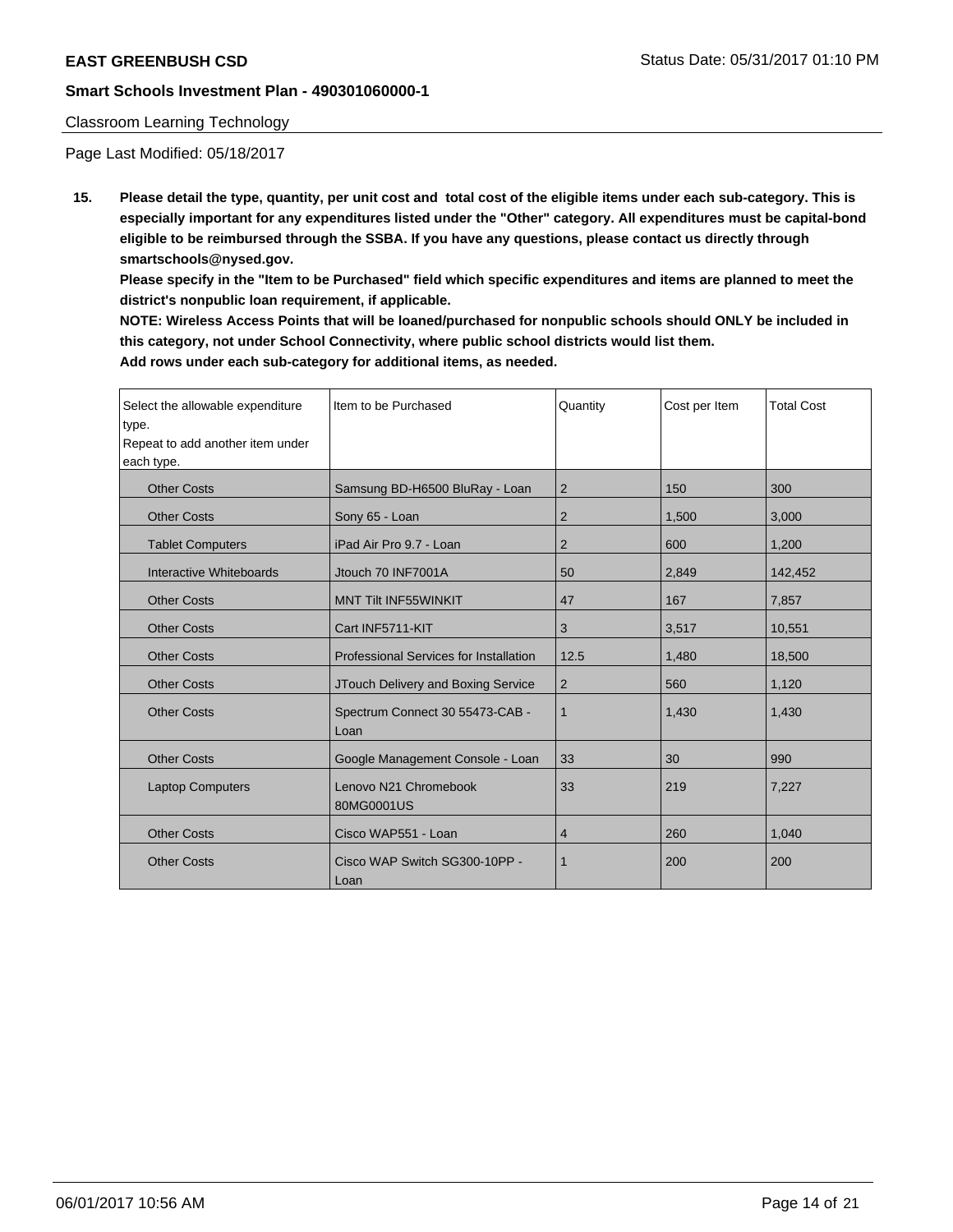#### Pre-Kindergarten Classrooms

Page Last Modified: 10/17/2016

#### **Group 1**

**1. Provide information regarding how and where the district is currently serving pre-kindergarten students and justify the need for additional space with enrollment projections over 3 years.**

NA

- **2. Describe the district's plan to construct, enhance or modernize education facilities to accommodate prekindergarten programs. Such plans must include:**
	- **Specific descriptions of what the district intends to do to each space;**
	- **An affirmation that pre-kindergarten classrooms will contain a minimum of 900 square feet per classroom;**
	- **The number of classrooms involved;**
	- **The approximate construction costs per classroom; and**
	- **Confirmation that the space is district-owned or has a long-term lease that exceeds the probable useful life of the improvements.**

NA

**3. Smart Schools Bond Act funds may only be used for capital construction costs. Describe the type and amount of additional funds that will be required to support ineligible ongoing costs (e.g. instruction, supplies) associated with any additional pre-kindergarten classrooms that the district plans to add.**

NA

**4. All plans and specifications for the erection, repair, enlargement or remodeling of school buildings in any public school district in the State must be reviewed and approved by the Commissioner. Districts that plan capital projects using their Smart Schools Bond Act funds will undergo a Preliminary Review Process by the Office of Facilities Planning.**

**Please indicate on a separate row each project number given to you by the Office of Facilities Planning.**

| Project Number |
|----------------|
| <b>NA</b>      |

**5. If you have made an allocation for Pre-Kindergarten Classrooms, complete this table. Note that the calculated Total at the bottom of the table must equal the Total allocation for this category that you entered in the SSIP Overview overall budget.**

|                                          | Sub-Allocation |
|------------------------------------------|----------------|
| Construct Pre-K Classrooms               |                |
| Enhance/Modernize Educational Facilities |                |
| <b>Other Costs</b>                       |                |
| Totals:                                  | u              |

**6. Please detail the type, quantity, per unit cost and total cost of the eligible items under each sub-category. This is especially important for any expenditures listed under the "Other" category. All expenditures must be capital-bond eligible to be reimbursed through the SSBA. If you have any questions, please contact us directly through smartschools@nysed.gov.**

**Add rows under each sub-category for additional items, as needed.**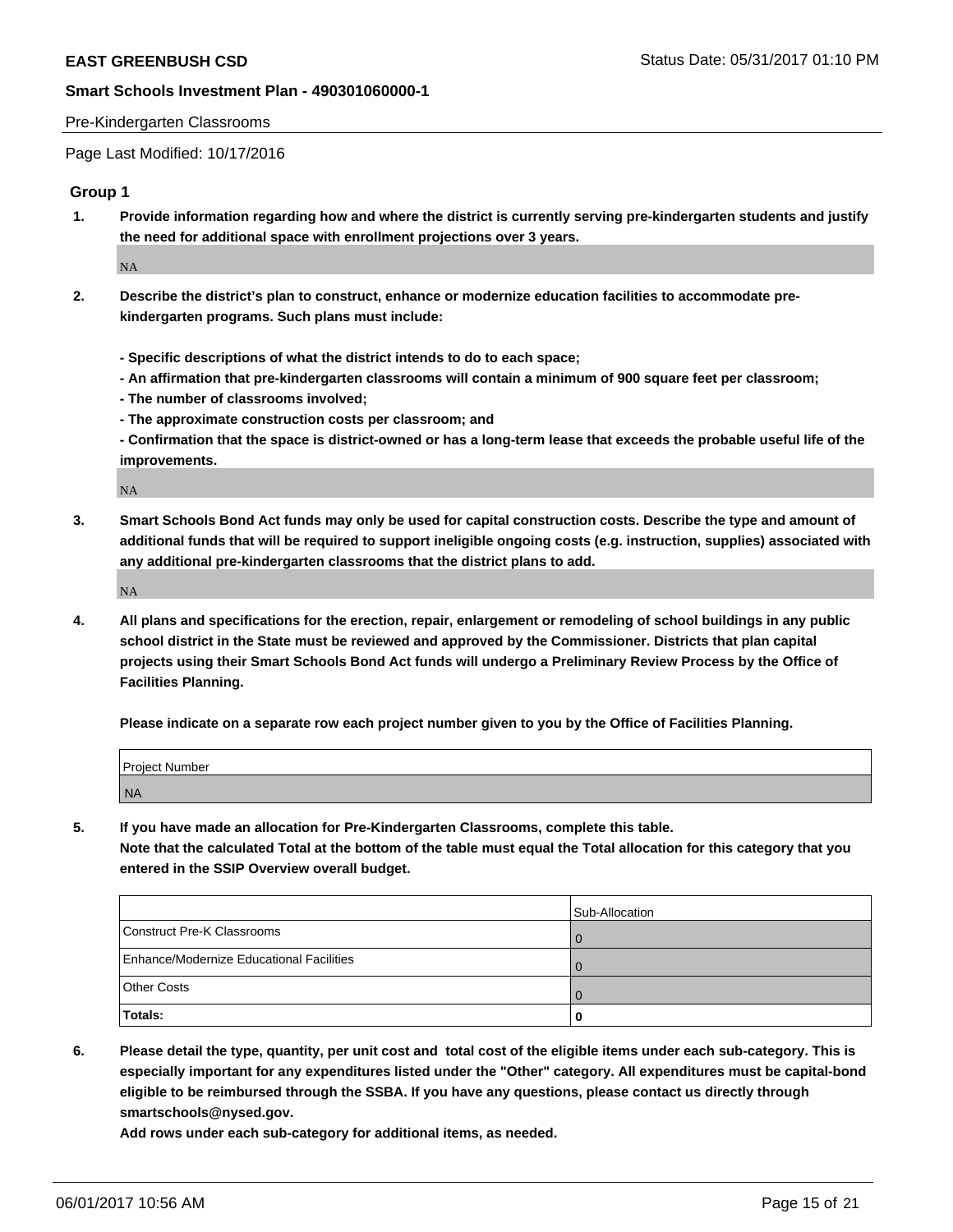# Pre-Kindergarten Classrooms

Page Last Modified: 10/17/2016

| Select the allowable expenditure | Item to be purchased | Quantity      | Cost per Item | <b>Total Cost</b> |
|----------------------------------|----------------------|---------------|---------------|-------------------|
| type.                            |                      |               |               |                   |
| Repeat to add another item under |                      |               |               |                   |
| each type.                       |                      |               |               |                   |
| (No Response)                    | <b>NA</b>            | (No Response) | (No Response) | (No Response)     |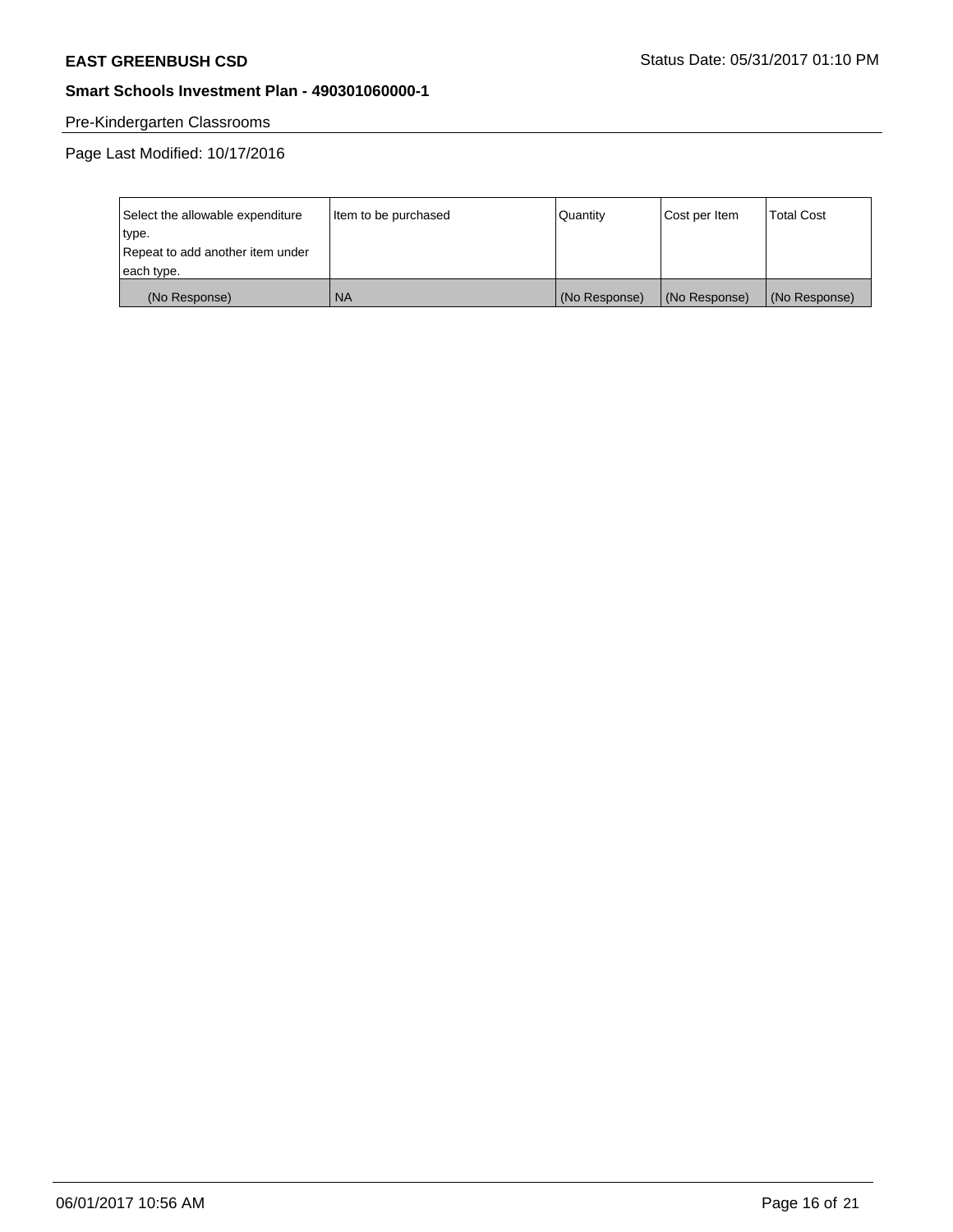#### Replace Transportable Classrooms

Page Last Modified: 10/17/2016

### **Group 1**

**1. Describe the district's plan to construct, enhance or modernize education facilities to provide high-quality instructional space by replacing transportable classrooms.**

NA

**2. All plans and specifications for the erection, repair, enlargement or remodeling of school buildings in any public school district in the State must be reviewed and approved by the Commissioner. Districts that plan capital projects using their Smart Schools Bond Act funds will undergo a Preliminary Review Process by the Office of Facilities Planning.**

**Please indicate on a separate row each project number given to you by the Office of Facilities Planning.**

| Project Number |  |  |
|----------------|--|--|
|                |  |  |
| <b>NA</b>      |  |  |

**3. For large projects that seek to blend Smart Schools Bond Act dollars with other funds, please note that Smart Schools Bond Act funds can be allocated on a pro rata basis depending on the number of new classrooms built that directly replace transportable classroom units.**

**If a district seeks to blend Smart Schools Bond Act dollars with other funds describe below what other funds are being used and what portion of the money will be Smart Schools Bond Act funds.**

NA

**4. If you have made an allocation for Replace Transportable Classrooms, complete this table. Note that the calculated Total at the bottom of the table must equal the Total allocation for this category that you entered in the SSIP Overview overall budget.**

|                                                | Sub-Allocation |
|------------------------------------------------|----------------|
| Construct New Instructional Space              |                |
| Enhance/Modernize Existing Instructional Space |                |
| <b>Other Costs</b>                             |                |
| Totals:                                        | -0             |

**5. Please detail the type, quantity, per unit cost and total cost of the eligible items under each sub-category. This is especially important for any expenditures listed under the "Other" category. All expenditures must be capital-bond eligible to be reimbursed through the SSBA. If you have any questions, please contact us directly through smartschools@nysed.gov.**

**Add rows under each sub-category for additional items, as needed.**

| Select the allowable expenditure | I ltem to be purchased | Quantity      | Cost per Item | <b>Total Cost</b> |
|----------------------------------|------------------------|---------------|---------------|-------------------|
| type.                            |                        |               |               |                   |
| Repeat to add another item under |                        |               |               |                   |
| each type.                       |                        |               |               |                   |
| (No Response)                    | <b>NA</b>              | (No Response) | (No Response) | (No Response)     |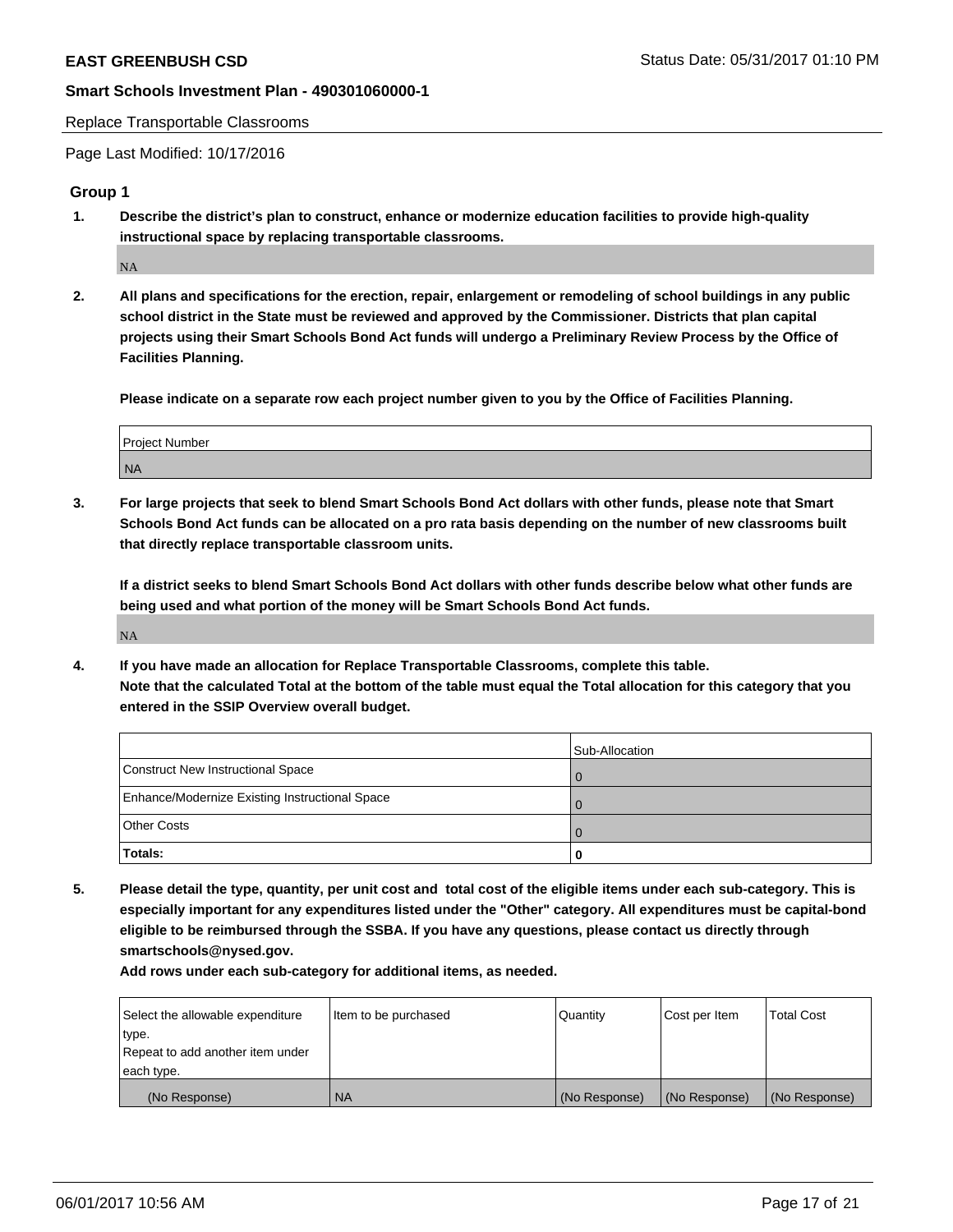#### High-Tech Security Features

Page Last Modified: 10/17/2016

#### **Group 1**

**1. Describe how you intend to use Smart Schools Bond Act funds to install high-tech security features in school buildings and on school campuses.**

NA

**2. All plans and specifications for the erection, repair, enlargement or remodeling of school buildings in any public school district in the State must be reviewed and approved by the Commissioner. Districts that plan capital projects using their Smart Schools Bond Act funds will undergo a Preliminary Review Process by the Office of Facilities Planning.** 

**Please indicate on a separate row each project number given to you by the Office of Facilities Planning.**

| <b>Project Number</b> |  |
|-----------------------|--|
| <b>NA</b>             |  |

**3. Was your project deemed eligible for streamlined Review?**

Yes  $\hfill \square$  No

**4. Include the name and license number of the architect or engineer of record.**

| Name      | License Number |
|-----------|----------------|
| <b>NA</b> | (No Response)  |

**5. If you have made an allocation for High-Tech Security Features, complete this table. Note that the calculated Total at the bottom of the table must equal the Total allocation for this category that you entered in the SSIP Overview overall budget.**

|                                                      | Sub-Allocation |
|------------------------------------------------------|----------------|
| Capital-Intensive Security Project (Standard Review) | $\Omega$       |
| Electronic Security System                           | $\Omega$       |
| <b>Entry Control System</b>                          | $\Omega$       |
| Approved Door Hardening Project                      | $\Omega$       |
| <b>Other Costs</b>                                   | $\Omega$       |
| Totals:                                              | 0              |

**6. Please detail the type, quantity, per unit cost and total cost of the eligible items under each sub-category. This is especially important for any expenditures listed under the "Other" category. All expenditures must be capital-bond eligible to be reimbursed through the SSBA. If you have any questions, please contact us directly through smartschools@nysed.gov.**

**Add rows under each sub-category for additional items, as needed.**

| Select the allowable expenditure<br>type.      | Item to be purchased | Quantity      | Cost per Item | <b>Total Cost</b> |
|------------------------------------------------|----------------------|---------------|---------------|-------------------|
| Repeat to add another item under<br>each type. |                      |               |               |                   |
| (No Response)                                  | <b>NA</b>            | (No Response) | (No Response) | (No Response)     |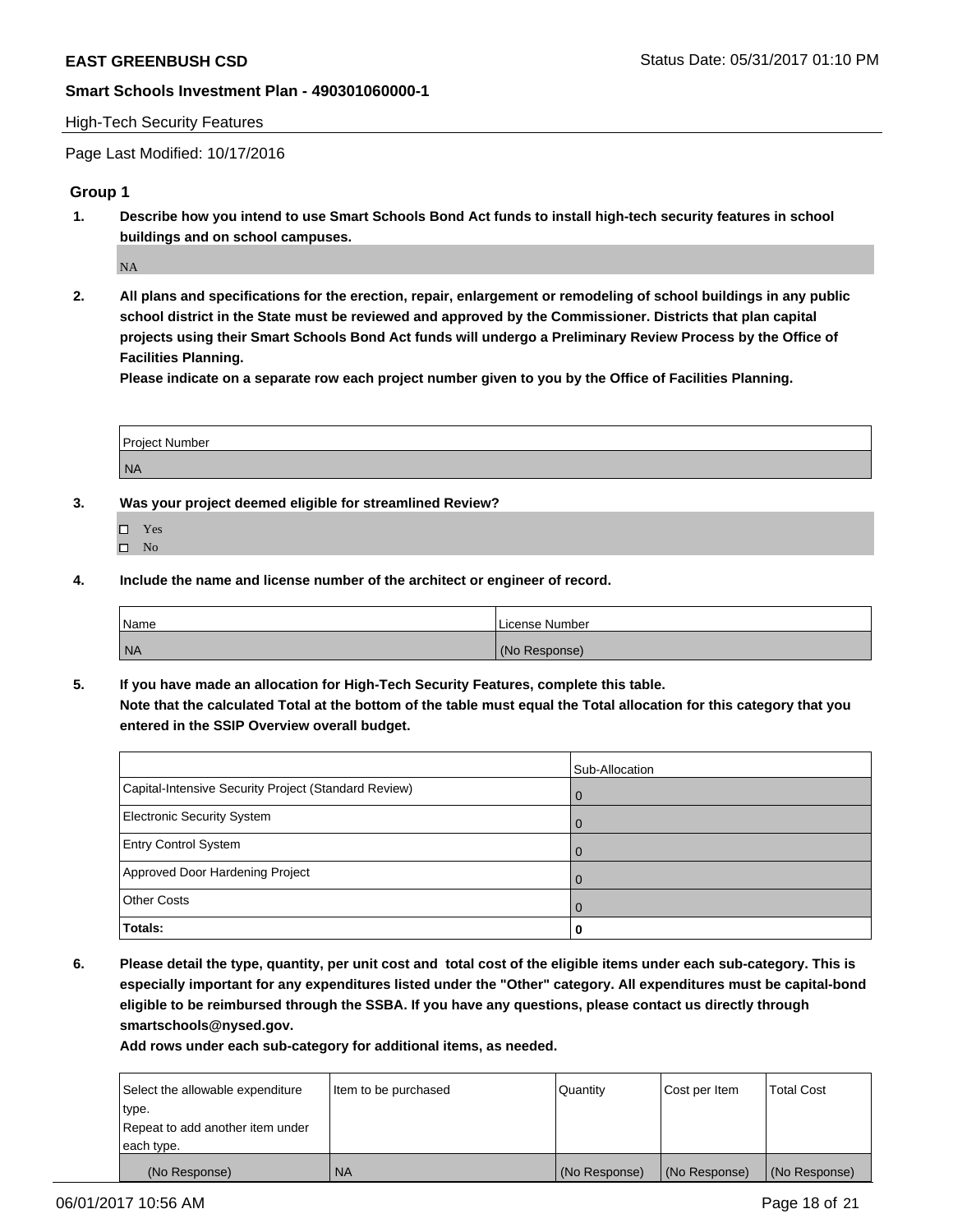# High-Tech Security Features

Page Last Modified: 10/17/2016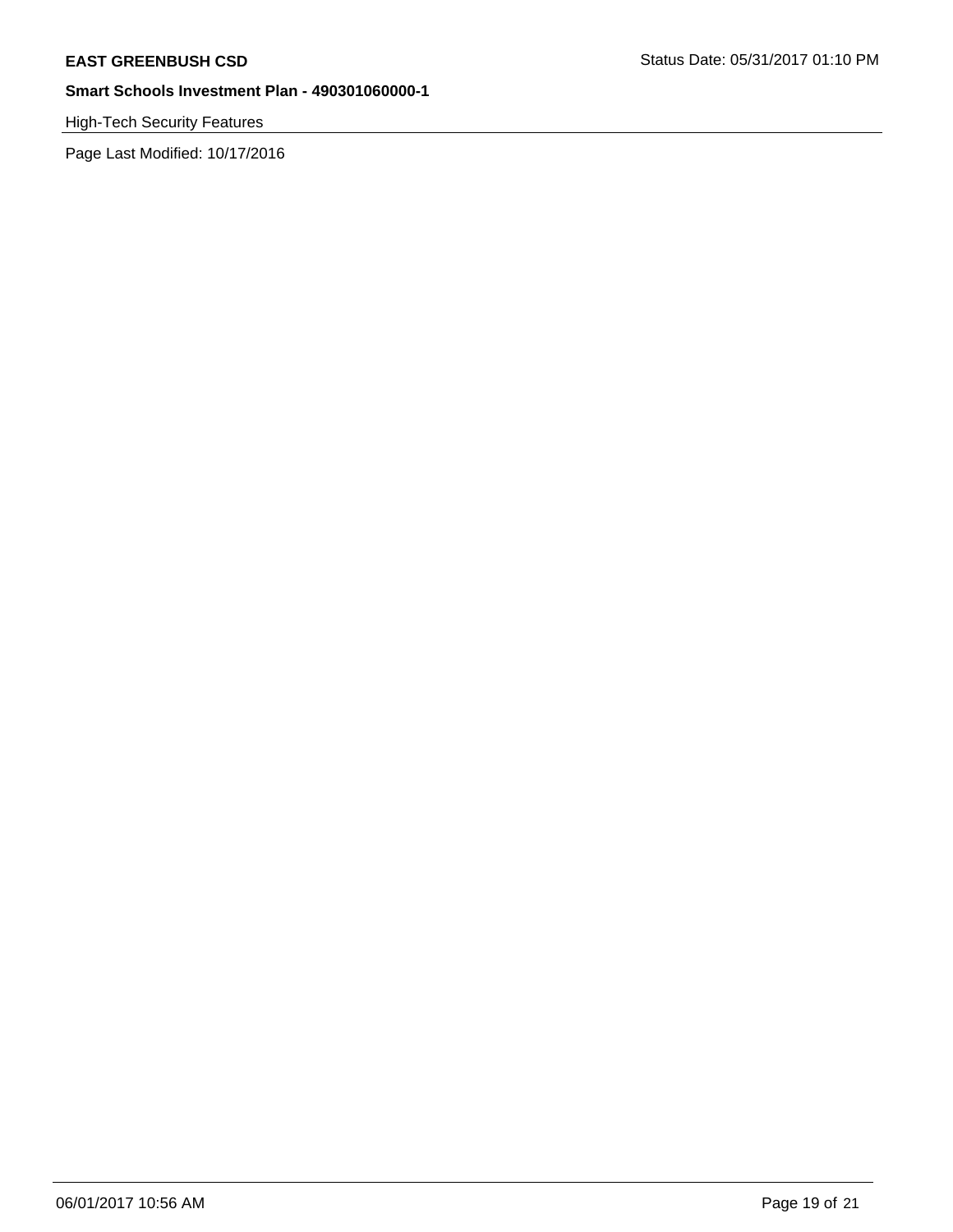Report